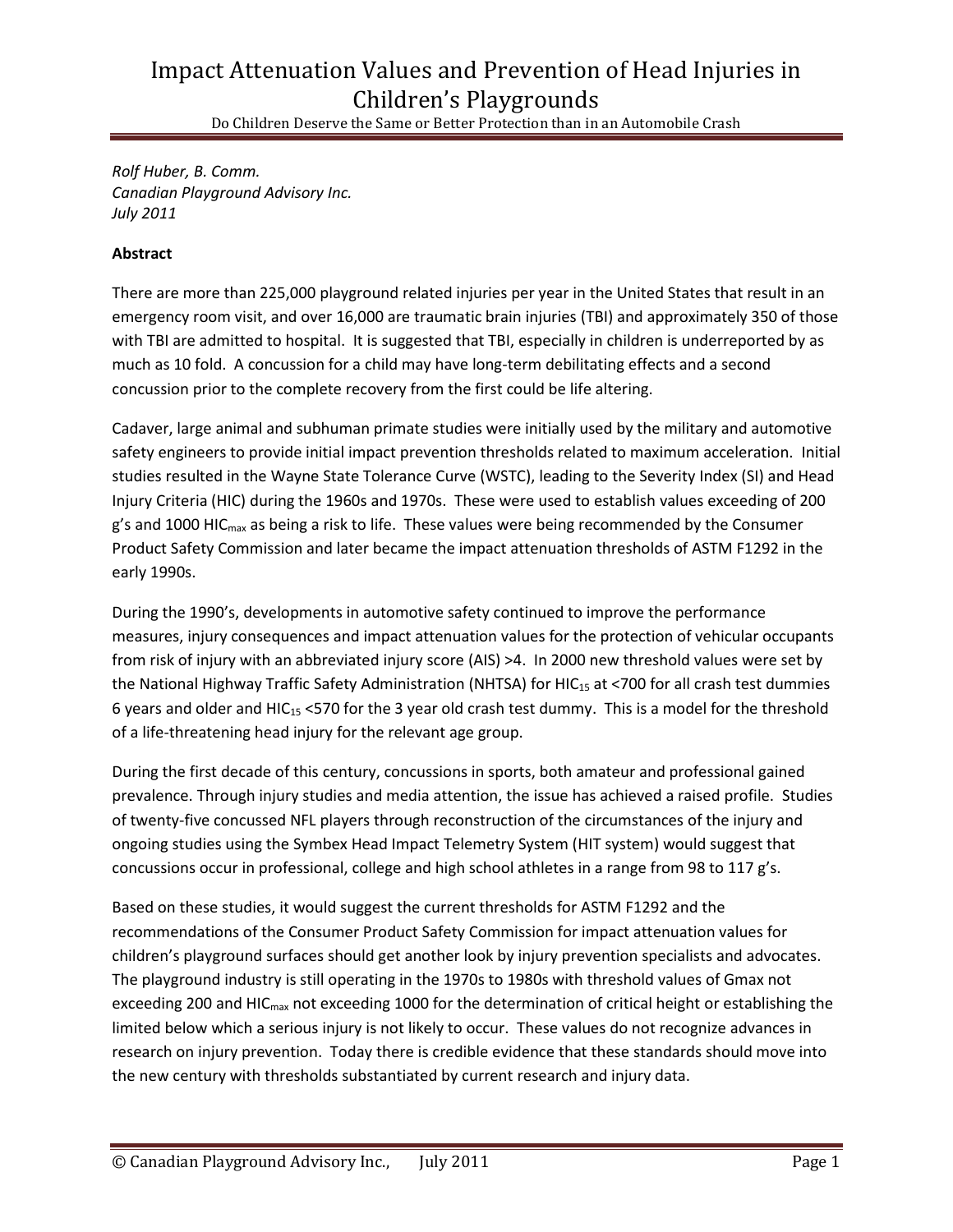There are a number of factors that have come to light in relation to the ASTM F1292 and CPSC Public Playground Safety Handbook. The primary concern is the consideration of the Gmax and HIC values that are to become the threshold for compliance to the standard. Although most of the impact intervals related to playground surfaces are generally less than 10ms as in the automotive studies, there are some surfaces designed for very low Gmax and HIC at above 10' (3m) that have demonstrated intervals in the 16 to 18ms and there must be a determination if the HIC calculation shall be constrained to 15ms for HIC<sub>15</sub>. Additionally it might be time to consider a different HIC<sub>15</sub> threshold for playground surfacing under play structures intended of children under 3 based in the HIC<sub>15</sub> threshold for the 3 year old dummy of 570 and the HIC<sub>15</sub> value for the 6 year old dummy being 700. There is injury data to support a reduction for the Gmax to a maximum of 125g and consideration should be given to reducing this to 110g. The separation of impact attenuation values by age group would be consistent with both ASTM F1487 Standard and the CPSC Handbook as age and anthropological differences are used as factors in the rationale that determined the technical performance requirements for play structures targeting the development needs of each age appropriate user group.

Conclusion: Strong consideration should be given to changing the HIC duration, HIC value and Gmax value in ASTM F1292 to the following;

- 1. HIC changed from  $HIC_{max}$  to  $HIC_{15}$
- 2. HIC threshold changed from 1000 to  $HIC_{15}$  threshold 700 for play structures intended for children 5 to 12 years and 570 for play structures for children 2 to 5 years old.
- 3. Gmax value changes from 200 to 105

The following paper will explore the new research supporting these conclusions and begin to define the limited financial impact that these recommendations will have on the public playground and the benefits overall to playground injuries.

# **A Discussion of the Current Head Injury Prevention Strategies as it Relates to Concussion and Head Injuries in Children's Playgrounds**

A concussion is a serious head Injury that often occurs on playgrounds. Annually playgrounds rank 4th with 226,091 emergency room visits for all playground injuries and 3rd with 16,130 traumatic brain injuries for all ages and for the 5-18 year age group 160,621 injuries requiring emergency room visits and 10,414 traumatic brain injuries for sport and recreation injuries in the years 2001 to 2005. Admissions to hospital during 2001 to 2005 for traumatic head injuries sustained in playgrounds were 529 for all age groups and 349 for ages in the 5-18 range annually.<sup>1</sup> In the single year between July 2000 and June 2001 220,000 playground nonfatal injuries were treated in emergency departments in the United States<sup>2</sup>. It has been suggested that up to 3.8 million children and adults sustain a concussion each year (Langlois, Rutland-Brown, & Wald, 2006) rather than the previously suggested 300,000 (Thurman, Branche, & Sneizek, 1998) and this might be an underestimate due to the challenges in identifying

 $1$  Gilchrist J, Thomas KE, Wald M, Langlois J, Nonfatal Traumatic Brain Injuries from Sports and Recreation Activities

<sup>---</sup> United States, 2001 –2005, MMWR Weekly, July 27, 2007 / 56(29):733-737, Center for Disease Control <sup>2</sup> Gotsch K, Annest JL, Holmgreen P, Nonfatal Sports- and Recreation-Related Injuries Treated in Emergency Departments --- United States, July 2000 – June 2001, MMWR Weekly, August 23, 2002/ 51(33);736-740, Center for Disease Control

<sup>2</sup> Impact Attenuation Values and Prevention of Head Injuries in Children's Playgrounds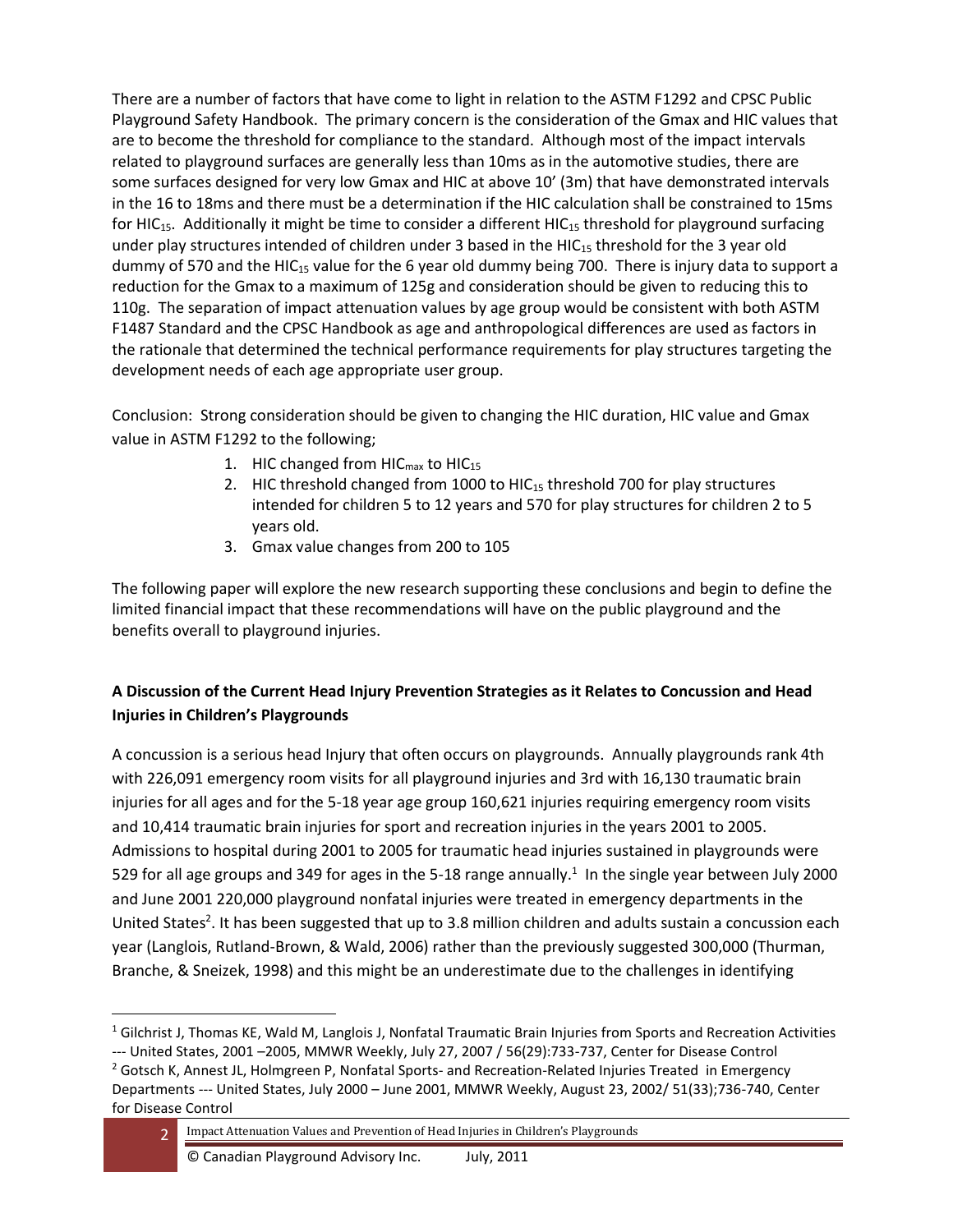concussion, particularly in young children (Gioia, Collins, et al., 2008; Williamson & Goodman, 2006)<sup>3</sup>. In the early part of the 2000s, by far motor vehicle accidents resulted in the greatest number of head injuries and deaths (61%)<sup>4</sup>. Consequently the bulk of the testing programs and studies related to the prevention of all related injuries and in particular head injuries have been done by this industry. More recent information from the United States Center for Disease Control and Prevention (CDC) (2010) indicates that motor vehicles and traffic are now responsible for 17.3% of TBI and 31.8% of deaths due to head injuries and head injuries due to falls have increase to  $35.2\%$ <sup>5</sup>.

On the playground, the surface is the major contributing factor to impact of the falling child, whether the impact is to the head or directly to a part of the body with sufficient force to transfer to the skull and brain. The following pages are a compilation of various research studies and a thorough discussion of the issues. It is the intent of this paper to present conclusions and recommendations to those responsible for; public health, injury prevention, regulators, and standard writers as to changes that should be made to existing documents for better prevention of severe injuries.

#### **Overview of Head Injury**

Statistics indicate that the head injuries and specifically the traumatic brain injury are happening at an alarming rate on playground and athletic surfaces. TBIs are both complex physiological and neurological events that are under reported to a high degree mainly due to the lack of outward physical injury that would involve the traditional ABC's or "airway, breathing and circulation of any first aid course. The complexity of diagnosis of head injury and potential for head trauma on the playground lack of or misdiagnosis of the initial damaging impact, let alone compounded threat of more serious damage caused by secondary or recurring impacts, are very difficult to detect by the untrained persons or even trained persons with the assistance of scientific instruments. To better understand the issue, it will be important to understand and define what TBI is, how to recognize it, and how to treat it. Additionally some of the history related to and advances made in impact attenuation and its relationship to the protection of humans needs to be reviewed. This will involve a closer look at past analysis methods from cadavers and primate studies to more current and sophisticated football helmets studies and injury reconstruction analysis. In the end there must be a universally accepted premise that no one wants to unknowingly seriously injure a child. Standards writing organizations, along with industry and injury prevention organizations must look to set impact attenuation thresholds that protect the child from unreasonably serious injury. It is anticipated that review of the current research and the a conclusions of future research will result in the conclusion that current thresholds for impact attenuation need to be significantly lowered to provide the level of protection provided by the current NHTSA Standards.

#### **Traumatic Brain Injury**

<sup>4</sup> Igou S, How Can the Brain be Injured, BrainInjury.com, Montana Publishing, 2011

<sup>&</sup>lt;sup>3</sup> Gioia GA, Isquith PK, Schneider JC, Vaughan CG, New Approaches to Assessment and Monitoring of Concussion in Children, Topics in Language Disorders, pp. 226-281, Lippincott Williams & Wilkins, July-September 2009,

<sup>&</sup>lt;sup>5</sup> US CDC, What are the Leading Causes of TBI?, [www.cdc.gov/TraumaticBrainInjury/causes.html.](http://www.cdc.gov/TraumaticBrainInjury/causes.html), June, 2010

<sup>3</sup> Impact Attenuation Values and Prevention of Head Injuries in Children's Playgrounds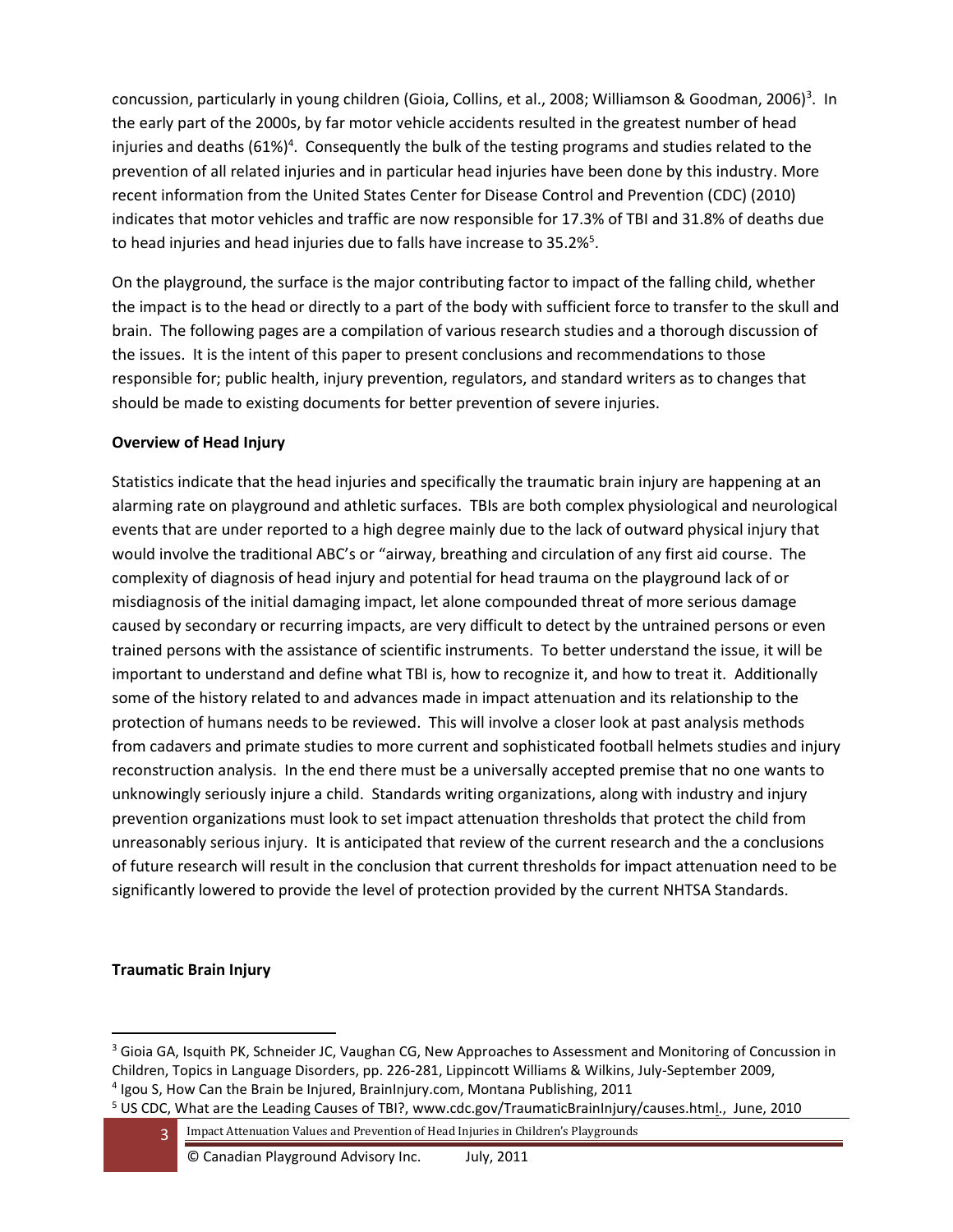The consensus statement from the Zurich, Switzerland International Symposium on Concussion in Sport (CIS) in 2008 defines concussions as "a complex pathophysiological process affecting the brain, induced by traumatic biomechanical forces".<sup>6</sup> Concussions have five major features;

- 1. Concussion may be caused either by a direct blow to the head, face or neck or elsewhere on the body with an "impulsive" force transmitted to the head.
- 2. Concussion typically results in the rapid onset of short-lived impairment of neurologic function that resolves spontaneously.
- 3. Concussion may result in neuropathological changes, but the acute clinical symptoms largely reflect a functional disturbance rather than a structural injury.
- 4. Concussion results in a graded set of clinical symptoms that may or may not involve loss of consciousness (LOC). Resolution of the clinical and cognitive symptoms typically follows a sequential course; however, it is important to note that in a small percentage of cases, postconcussive symptoms may be prolonged.
- 5. No abnormality on standard structural neuroimaging studies is seen in concussion.<sup>7</sup>

The biokinetics that induce a concussion consist primarily of acceleration, deceleration and rotation forces.<sup>8</sup> Although the direct impact with the head is a high risk for a concussion, significant impacts between the body and the impacting surface can also lead to the concussion. This is particularly the case in the activities of children in playground falls and sport related injuries resulting in impact and rotational forces being transferred to brain within the cerebral fluid within the skull. Ultimately the concussion occurs when the brain is moving about inside the spinal fluids due to the force of an impact. The brain can hit the skull from the inside, and that can tear some blood vessels, injure some nerves and even leave some bruises on the brain.<sup>9</sup>

There are three different kinds of concussions that are related to severity and they are labelled as grades of concussions as follows;

- Grade 1 (Mild concussion) Confusion, dizziness or other symptoms that last less than 15 minutes
- Grade 2 (Moderate concussion) The symptoms last longer than 15 minutes, but there is not loss of consciousness (LOC)

• Grade 3 (Severe concussion) – There is LOC, even if it lasts only a few seconds or minutes<sup>10</sup> Obviously this will have a determination of medical treatment sought immediately after the injured child or athlete is stabilized. This could range from total and quiet rest for 15 minutes to immediate transfer to a medical facility or hospital.

[www.Ezeinearticles.com,](http://www.ezeinearticles.com/) accessed 1-28-2011

<sup>6</sup>Halstead ME, Walter KD and the Council on Sports Medicine and Fitness, Clinical Report – Sport –Related Concussion in Children and Adolescents, Pediatrics, The American Academy of Pediatrics, August 30, 2010, 597-615  $7$  Halstead ME, Walter KD and the Council on Sports Medicine and Fitness, Clinical Report – Sport –Related Concussion in Children and Adolescents, Pediatrics, The American Academy of Pediatrics, August 30, 2010, 597-615 <sup>8</sup> Halstead ME, Walter KD and the Council on Sports Medicine and Fitness, Clinical Report – Sport –Related Concussion in Children and Adolescents, Pediatrics, The American Academy of Pediatrics, August 30, 2010, 597-615 <sup>9</sup> Nagy K, What Happen Inside a Child's Brain When Force Brings a Head and an Object to Meet,

<sup>&</sup>lt;sup>10</sup> Concussion Facts – causes, diagnosis, and treatment, Pediatrics for Parents, April 2001

<sup>4</sup> Impact Attenuation Values and Prevention of Head Injuries in Children's Playgrounds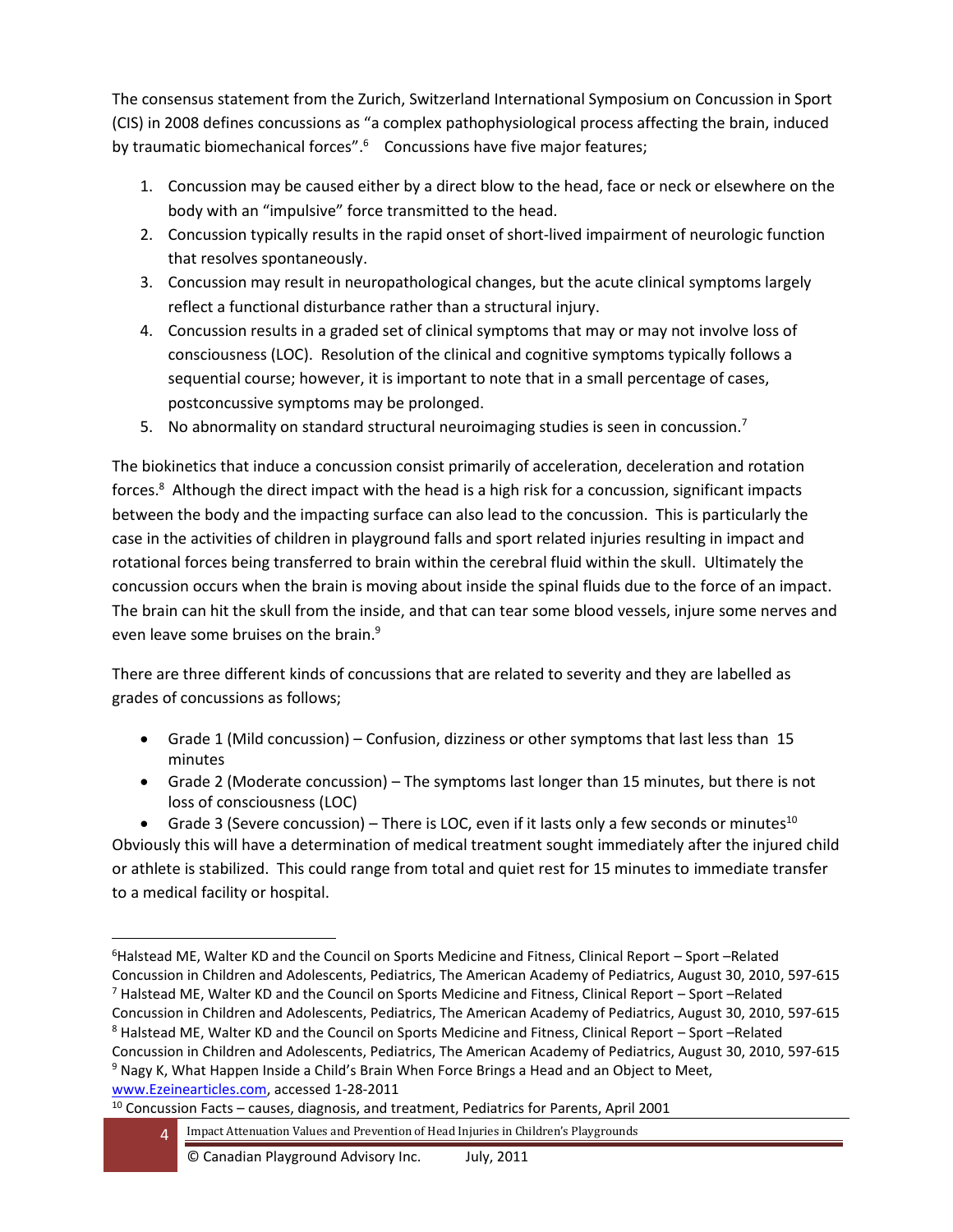Since concussions in children in the play environment are not likely to be immediately detected and that a concussion is a serious head injury, it is important to recognize the symptoms to provide as prompt treatment as possible. First and foremost it is estimated that up to 90% of concussions do not involve loss of consciousness (LOC), however; all concussions result in some constellation of physical, cognitive, emotional, and/or sleep-related symptoms<sup>11</sup>. Secondly it is important to realize that children who are constantly changing developmentally and without good communication skills can sustain a concussion in a play environment (playground, hills, tree climbing, running, jumping, etc.) and are not likely to have the event causing the concussion witnessed by an adult. As a result, the symptoms might be the only determinant that a concussion has occurred. Additionally a concussion by itself cannot be seen on xrays, CT scans or MRIs<sup>12</sup>. As a result checking for the following symptoms is important;

- Mild to moderate headache
- Blurred vision
- See stars or flashes of light or saw black
- Loss of balance and dizziness
- Nausea and vomiting
- Change in mood, such as laughing, crying or getting angry easily and inappropriately
- Change in the way your child performs in school
- Trouble thinking, does not know time, date, surroundings or what happened before and after
- Short term loss of learned skills such as toilet training
- Decreased energy
- Sudden alteration of sleep
- Paleness
- Easily distracted and poor concentration $13,14$

There are two recognized concussion assessment tools available to parents, caregivers, teachers, coaches and medical professionals. On the international level there is the SCAT2 tool and card that are directed primarily at the athlete aged 10 and over. Alternatively, the US Department of Health and Human Services Centers for Disease Control and Prevention with the program "Heads Up to Schools: Know your Concussion ABDs", provides a Concussion Signs and Symptoms Checklist. This provides a timed assessment of the injured child and recorded resolution of the injury. A critical part of the assessment process and very difficult in children is determining a baseline for the child prior to the injury in the play environment. It is further complicated that young children are constantly changing and baseline data may not be valid for more than 6 months at a time. As a result it is important that the initial assessment is made by a person very familiar with the child. In some activities such as Canadian minor hockey, involving children, there have been serious discussions of performance of baseline assessments prior to the playing season to facilitate, to the extent possible, the symptoms and changes in a concussed child.

<sup>&</sup>lt;sup>11</sup> Gioia GA, Isquith PK, Schneider JC, Vaughan CG, New Approaches to Assessment and Monitoring of Concussion in Children, Topics in Language Disorders, pp. 226-281, Lippincott Williams & Wilkins, July-September 2009

<sup>&</sup>lt;sup>12</sup> Sport – Related Concussion: Guidelines for Parents and Caregivers, ThinkFirst-SportSmart Concussion Education and Awareness Committee, May 2010

<sup>13</sup> Jonathan Pitts, Signs of Concussions in Children, HealthGuideance.org,

<sup>14</sup> Sport – Related Concussion: Guidelines for Parents and Caregivers, ThinkFirst-SportSmart Concussion Education and Awareness Committee, May 2010

<sup>5</sup> Impact Attenuation Values and Prevention of Head Injuries in Children's Playgrounds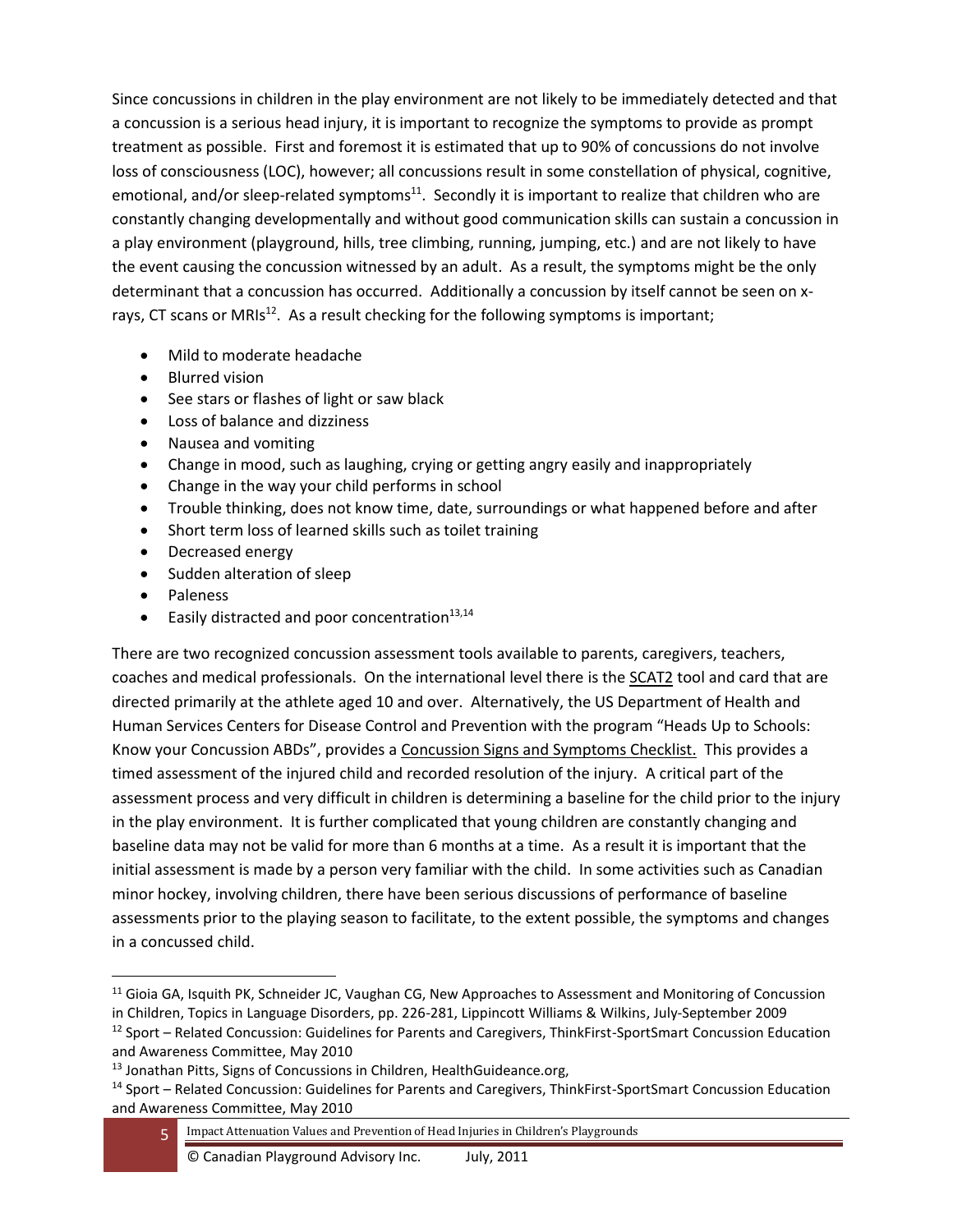For medical professionals there is the Pediatric Immediate Post-Concussion Assessment and Cognitive Testing (ImPACT), which is the paediatric version of the ImPACT battery of tests developed for the Pittsburgh Steelers (Lovell, Collins & Maroon, 2002)<sup>15</sup>. The paediatric version of ImPACT consists of seven subtests that tap several key areas of cognitive functioning related to concussion, including episodic learning, memory for verbal and visual information, working memory, and reaction time/processing speed<sup>16</sup>. The main reason that this is only used by medical professionals is that it requires computers and trained staff to administer the tests thereby creating another problem in the timely diagnosis of the serious head trauma.

Once a child has been assessed as having a concussion, the next step is treatment. First and foremost is "brain rest" and at least 15 minutes of total quiet for the Grade 1 concussion. It may be likely that the child will have to be removed from all activity and stay home from school and other activities for some time and until symptoms resolve. One concern for parents might be that a child "home from school" without physical injury would be like a holiday, however; total quiet and "brain rest" includes no texting, television, video games, computers or physical activity, etc. They will need to be protected from a second head impact while they are recovering and it is important to inform the child's teachers, coaches or childcare providers about the injury and the precautions that are to be taken. Additionally it will be critical to the child's future that the teachers be informed that the child will likely need some remedial help or catching up on lessons missed while they are recovering and no testing should take place during recovery as this will not reflect the ability of the child.

Recovery will be in steps that will take a minimum of one step per day and would be as follows;

- Step 1 Complete rest until all symptoms have improved.
- Step 2 Light exercises, such as walking or stationary cycling, for 10 to 15 minutes.
- Step 3 Sport-specific activity or open play for 20 to 30 minutes without risk of impact, rotation or jarring.
- Step 4 Move to "on field" practice or play without any physical contact or in the case of the play environment, no jumping or other activities that would generate an impact through the body.
- Step 5 Once cleared by a doctor, move to practice on the field with body contact or in the play environment, open play with normal activity.
- Step 6 Game play or back to the play environment<sup>17</sup>.

Should at any time during the stepwise recovery, the child suffer any of the symptoms of the concussion, the child should be removed back to total rest for a minimum of 24 to 48 hours and the recovery process begun again after symptoms are gone. The concern always is the occurrence of a second head injury before the child has fully recovered from the first.

<sup>&</sup>lt;sup>15</sup> Gioia GA, Isquith PK, Schneider JC, Vaughan CG, New Approaches to Assessment and Monitoring of Concussion in Children, Topics in Language Disorders, pp. 226-281, Lippincott Williams & Wilkins, July-September 2009

<sup>&</sup>lt;sup>16</sup> Gioia GA, Isquith PK, Schneider JC, Vaughan CG, New Approaches to Assessment and Monitoring of Concussion

in Children, Topics in Language Disorders, pp. 226-281, Lippincott Williams & Wilkins, July-September 2009

<sup>&</sup>lt;sup>17</sup> Healthy Active Living Committee, Identification and management of children with sport-related concussion, Canadian Paediatric Society (CPS), Paediatric Child Health 2006: 11(7):420-8, revised January 2010

<sup>6</sup> Impact Attenuation Values and Prevention of Head Injuries in Children's Playgrounds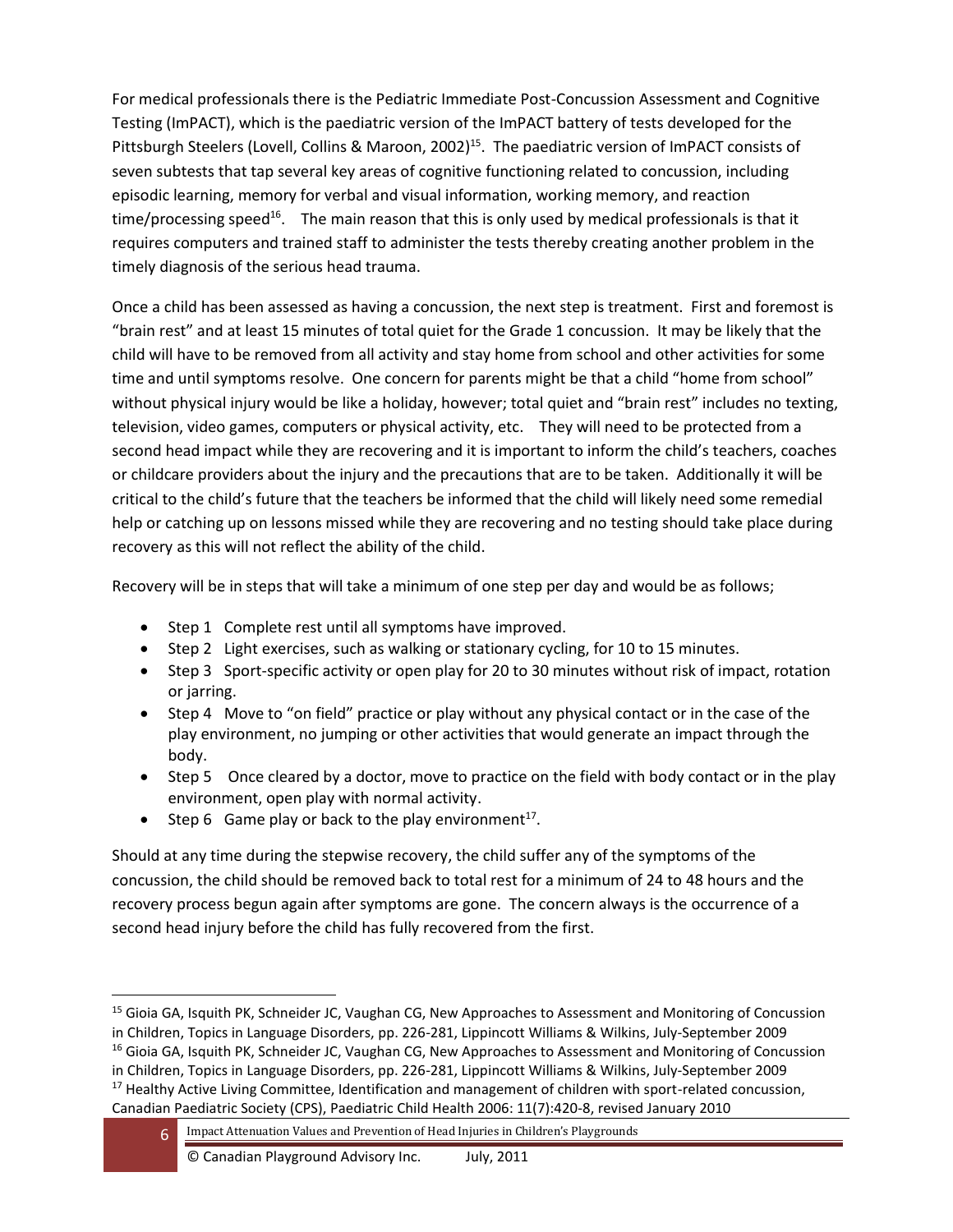Where the concussion is a Grade 2, or 3, the recovery may take weeks or months. In some high profiles sports cases in hockey and football, participant's concussions have been season and career ending. In the case of a child studies have shown that recovery from concussions are slower and take a longer duration for full recovery than adults. Studies comparing NFL players with high school football players indicate that the NFL players returned to base line within a week and many returned to normal performance two days after the injury, while high school athletes demonstrated slower injury recovery and longer lasting neuropsychological effects<sup>18</sup>. Since younger children are changing in ability, behaviour and personality, the determination of full recovery is often complicated.

The effects of multiple and cumulative effects of concussions have been studied in organized sports rather than play environments. The risk and consequences of multiple concussions on children in a play environment are difficult due to the injury not being regularly witnessed and when they occur they are significantly under reported. In sports and athletics there is the ability to have trainers and coaches capture the data and record the events as they occur. High School athletes with three or more prior concussion were more likely to experience on-field positive loss of consciousness, anterograde amnesia, and confusion following a subsequent cerebral concussion<sup>19</sup>. One of the authors of the foregoing study, Dr. Michael Collins, director of the University of Pittsburgh Medical Center's Sports Medicine Concussion Program states that six to eight high school football players die each year because of "second impact syndrome."<sup>20</sup> Repeated concussions without full recovery are considered to have led to clinical depression, mental illness and premature death in former football players and boxers. The study involving 2,488 retired NFL players with an average age of 58, and average NFL career of 6.7 year, 61% had sustained at least one concussion and 30% had suffered more than three. Of these 2,488 athletes, 263 (11%) had been diagnosed with clinical depression.<sup>21</sup> Professional boxers receive repeated blows at approximately 52 g's which has been equated to being hit with a 13lb (5.9kg) bowling ball traveling at 20 mph (32kph). 22

## **Current Guidance for Playground Safety Surfacing Requirements**

The fact that concussions occur in playgrounds and are serious head injuries with the potential of lifechanging consequences for the child is irrefutable. Concussion symptoms are ten times more likely to go underreported and left untreated in instances where there is no external physical manifestation as perceived by the child's caregiver. Familiarity with the child's moods, habits and other behaviours may be critical to form a baseline in determining a change that could be related to a concussion. As a result it is important to investigate the forces that cause a concussion and methods of measurement in the field In order to minimise the frequency and severity that may result from the playground fall and subsequent injury.

<sup>&</sup>lt;sup>18</sup> NFL Players Show More Rapid Recovery from Concussions than High School Players, University of Pittsburgh Medical Center, UPMC News Bureau, January 23, 2006

<sup>&</sup>lt;sup>19</sup> Collins MW, Lovell, Iverson GL, Cantu R, Maroon J, Field M, Cumulative Effects of Concussion in High School Athletes, Neurosurgery, 2002

<sup>&</sup>lt;sup>20</sup>Craig M, Medical Field Helping NFL to Learn About Concussions, Birf.info, August 2006

<sup>&</sup>lt;sup>21</sup> Kuwana E, Long-Term Effect of Consussion in Football Players, Faculty of Life Science, NYMU  $22$  Igou S, How Can the Brain be Injured, BrainInjury.com, Montana Publishing, 2011

<sup>7</sup> Impact Attenuation Values and Prevention of Head Injuries in Children's Playgrounds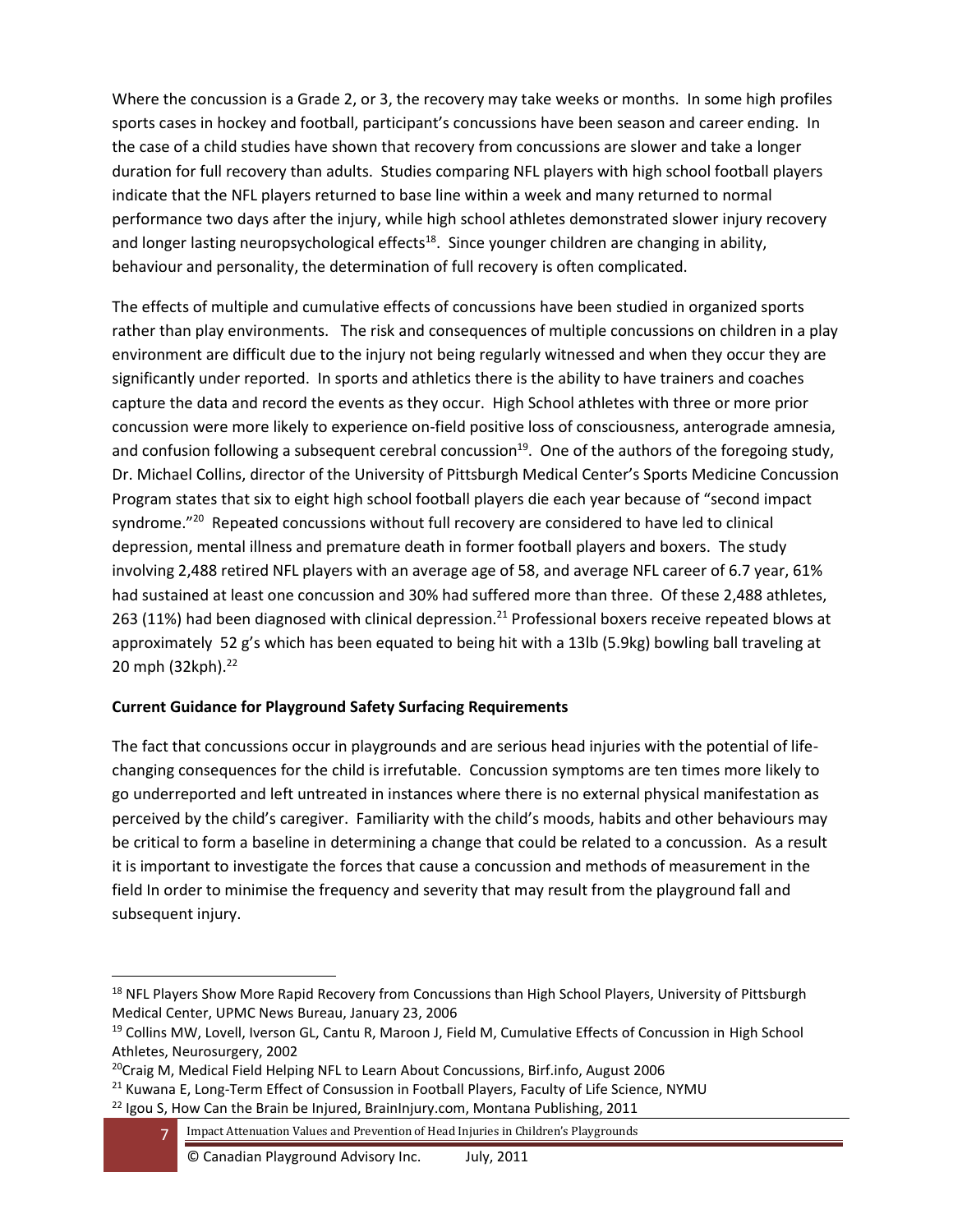#### **Determination of Impact Attenuation Values in Standards**

To start the discussion a summarization of various playground standards' scope in relation to injury protection statements, testing procedures and performance requirements must be considered. The US Consumer Product Safety Commission (CPSC) was the first to publish a value for impact attenuation in the 1981 "Handbook for Public Playground Safety, vol.1&2" with the recommendation that from a maximum estimated fall height, the Gmax should not exceed 200 g's to an ANSI headform.<sup>23</sup> In the 1980s the ASTM F08 Committee on Sports Equipment and Facilities created a task group on playground surfacing, which evolved to the F08.63 Subcommittee on Playground Surfacing. Their first standard, the ASTM F1292 standard was published to outline the laboratory and field test methods for playground surfacing and the determination of a critical height. In 1991, CPSC revised the "Handbook for Public Playground Safety" and included a recommendation that not only is peak acceleration (Gmax) important, but so too is the duration of the acceleration. Subsequently, the 1993 revision of ASTM F1292 included both a Gmax of 200 and HIC of 1000 as the maximum threshold for determination of critical height for playground surface materials/systems.

It should be noted that the selection of the Gmax 200 is based on primates, large animals and cadaver studies. Although these subjects have been used throughout medical history and continue today, the early studies using cadavers and sub-human primates in the study of head impact dates back to World War II. Many studies investigated the relationship between linear accelerations and damage to the skull or brain. In one such study in the late 1950's the US Air Force performed studies on anesthetised hogs, which indicated that impacts with duration of 4 to 8ms and impacts up to 125g showed reversible injuries, while impacts ranging up to 220g and the same duration resulted in serious to fatal injuries.<sup>24</sup> Similar studies at Wayne State University resulted in the development of the Wayne State Tolerance Curve (WSTC), a roughly logarithmic curve that describes the relationship between the magnitude and duration of the impact acceleration and the onset of skull fractures, in the early 1960s<sup>25</sup>.

The WSTC has formed the basis of mathematical modeling for development of injury tolerance curves and better understanding the injury data that are now being produced by the human surrogate (crash test dummies). The first major advance in the development of mathematical models was the plotting of the WSTC on log paper by Gadd, resulting in an approximately straight line function for the weighted impulse criterion and this became known as the Gadd Severity Index (SI).<sup>26</sup> In 1972, the National Highway Traffic Safety Administration (NHTSA) defined the relationship between the WSTC and the SI as modified by Versace in 1971 as the Head Injury Criteria (HIC) $^{27}$ . Prasad and Mertz compared a collection of skull fracture and brain injury data with their corresponding HIC values and suggested that

<sup>&</sup>lt;sup>23</sup> Shiffer RC, ASTM F-1292 as tool for playground injury severity reductions, Head and Neck Injuries in Sports, ASTM, 1994

<sup>&</sup>lt;sup>24</sup> Lt. Col. John Stapp, M.C., Human Tolerance to Deceleration, American Journal of Surgery, Volume 93, April 1957 <sup>25</sup>Shorten M, PhD, Himmelsbach JA, Sports surfaces and the risk of traumatic brain injury, BioMechanica, LLC, Portland, Oregon,

 $26$  McHenry BG, Head Injury Criterion and the ATB, ATB User's Group, 2004, pages 3 to 8  $27$  McHenry BG, Head Injury Criterion and the ATB, ATB User's Group, 2004, pages 3 to 8

<sup>8</sup> Impact Attenuation Values and Prevention of Head Injuries in Children's Playgrounds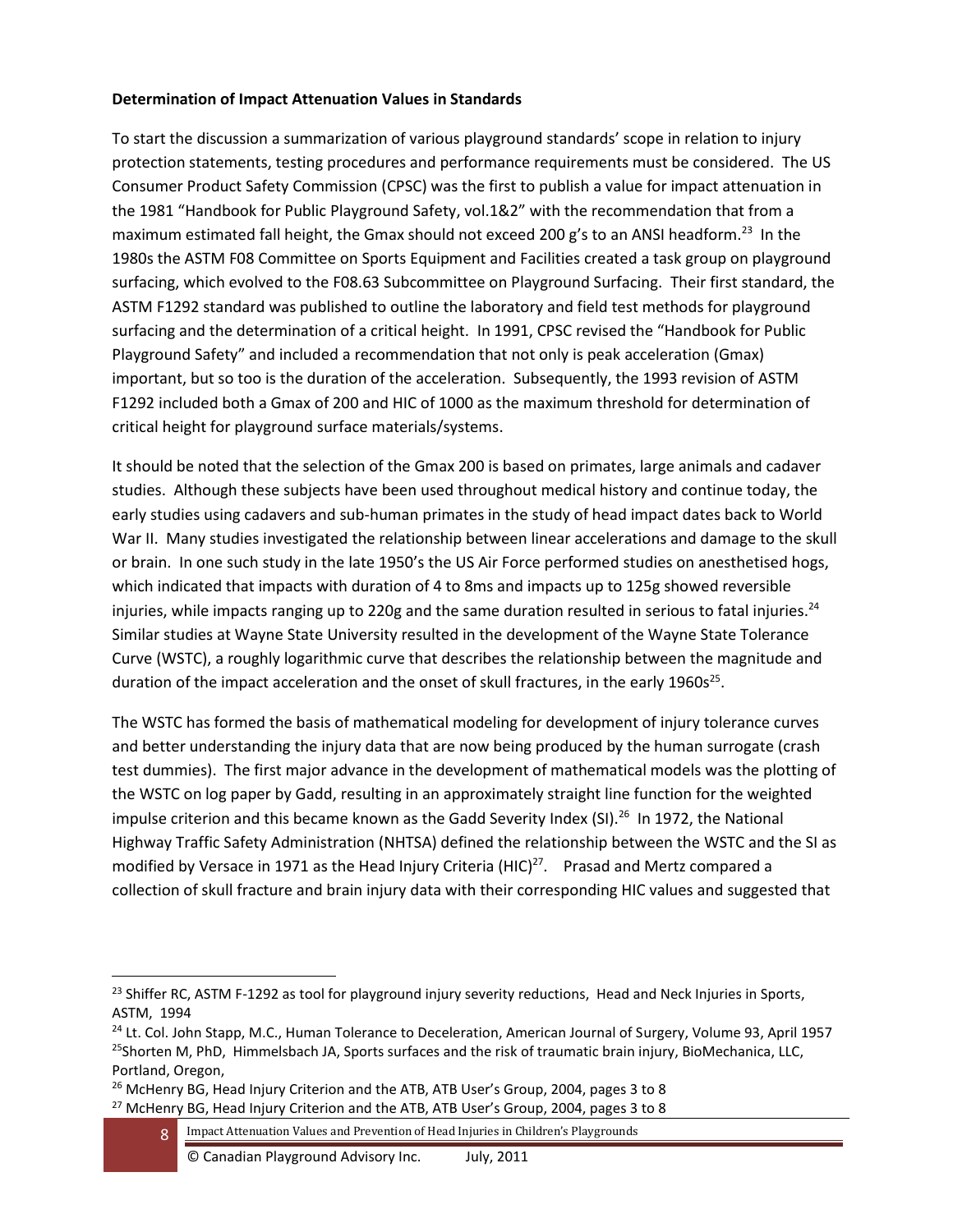at a HIC value of 1000 there is a 16% risk of life-threatening brain injury in the adult population<sup>28</sup>. The HIC value of 1000 has been used as the pass/fail in a number of performance standards for prevention of life-threatening injury<sup>29,30,31</sup> in the measurement of impact attenuating surfaces in playgrounds, without consideration of the 1000 HIC value being the tolerance threshold for the adult male. Although there should have been consideration of scaling the value to the age group of the playground, 18 months to 12 years<sup>32,33</sup> the selection of the 1000 value was based on HIC becoming a dominant injury prevention mechanism and from the view point of the ASTM F08 Committee developing the F1292 standard the request to utilize the HIC 1000 threshold was at the request of the CPSC<sup>34</sup>. The use of the 1000 HIC in these standards had been perpetuated by tradition and has only begun to be called into question in the ASTM F08.63 sub-committee in 2010. It has also been believed that HIC of 1000 was the threshold for life-threatening, when it is actually 16% beyond.

For the last 30 years, the playground industry has been dominated by the companies who design and produce play structures, making the issue of setting appropriate protective surfacing a side issue to be taken into consideration by the owner later in the design process. Requirements for playground surfacing performance in the field after installation has followed two tracks of development. The first track has brought about the evolution of technical requirements for performance to a test procedure for impact attenuation, initially recommended by the CPS $C^{35}$ . The second was to adopt the presumably parallel guidance provided in the CPSC. The 1991 revision of the pubic playground safety handbook provides a table of commonly used loose-fill surfacing materials and the depths (9 inch compressed and uncompressed) at which they were tested which resulted in establishing each surface material's critical heights<sup>36</sup>. The table was republished in subsequent revisions of the same handbook<sup>37</sup> through November 2010. This table has gained general consumer use as a substitute for ASTM F1292 and was so popular as a measure of performance that it has been adopted as part of the technical requirements of Canadian Standards Association (CSA) Z614-98<sup>38</sup>. Use of the table by the general public has put the focus was on the critical height table and not the descriptive information of the samples that were tested. It was later discovered that the materials as described were not necessarily commercially available in all juristictions and this resulted in the removal of the surfacing Table 1 from the CSA Z614-03.<sup>39</sup> A version of this table was revised and published by the CPSC base upon nine (9) inches of compacted loose-fill materials. This

<sup>35</sup> US CPSC, A Handbook for Public Playground Safety, Volume 2: Technical Guidelines for Equipment and Surfacing, US CPSC, 1981, p22

37 US CPSC, Public Playground Handbook for Safety, US CPSC, 1997. P5

<sup>&</sup>lt;sup>28</sup> Cozy CZ, Jones MD, Development of a simulation system for performing in situ tests to assess the potential severity of head impact from alleged childhood short falls, Forensic Science International, 2006

<sup>&</sup>lt;sup>29</sup> ASTM F1292-93, Standard Specification for Impact Attenuation of Surfacing Materials Within the Use Zone of Playground Equipment, ASTM, 1993

<sup>&</sup>lt;sup>30</sup> CSA Z614-98, Children's Playspaces and Equipment, Canadian Standards Association, 1998

 $31$  En1177:1997, Impact attenuating playground surfacing - test methods, CEN, 1997

<sup>&</sup>lt;sup>32</sup> CSA Z614-98, Children's Playspaces and Equipment, Canadian Standards Association, 1998

<sup>&</sup>lt;sup>33</sup> ASTM F1487-93, Standard Consumer Safety Performance Specification for Playground Equipment for Public Use, ASTM, 1993

<sup>34</sup> Shiffer RC, ASTM F-1292 as tool for playground injury severity reductions, Head and Neck Injuries in Sports, ASTM, 1994, p340

<sup>&</sup>lt;sup>36</sup> US CPSC, Public Playground Handbook for Safety, US CPSC, 1991, p21

<sup>38</sup> CSA, CAN/CSA-614-98, Children's Playspaces and Equipment, 1998, p97

<sup>&</sup>lt;sup>39</sup> CSA, CAN/CSA-614-03, Children's Playspaces and Equipment, 2003, p46

<sup>9</sup> Impact Attenuation Values and Prevention of Head Injuries in Children's Playgrounds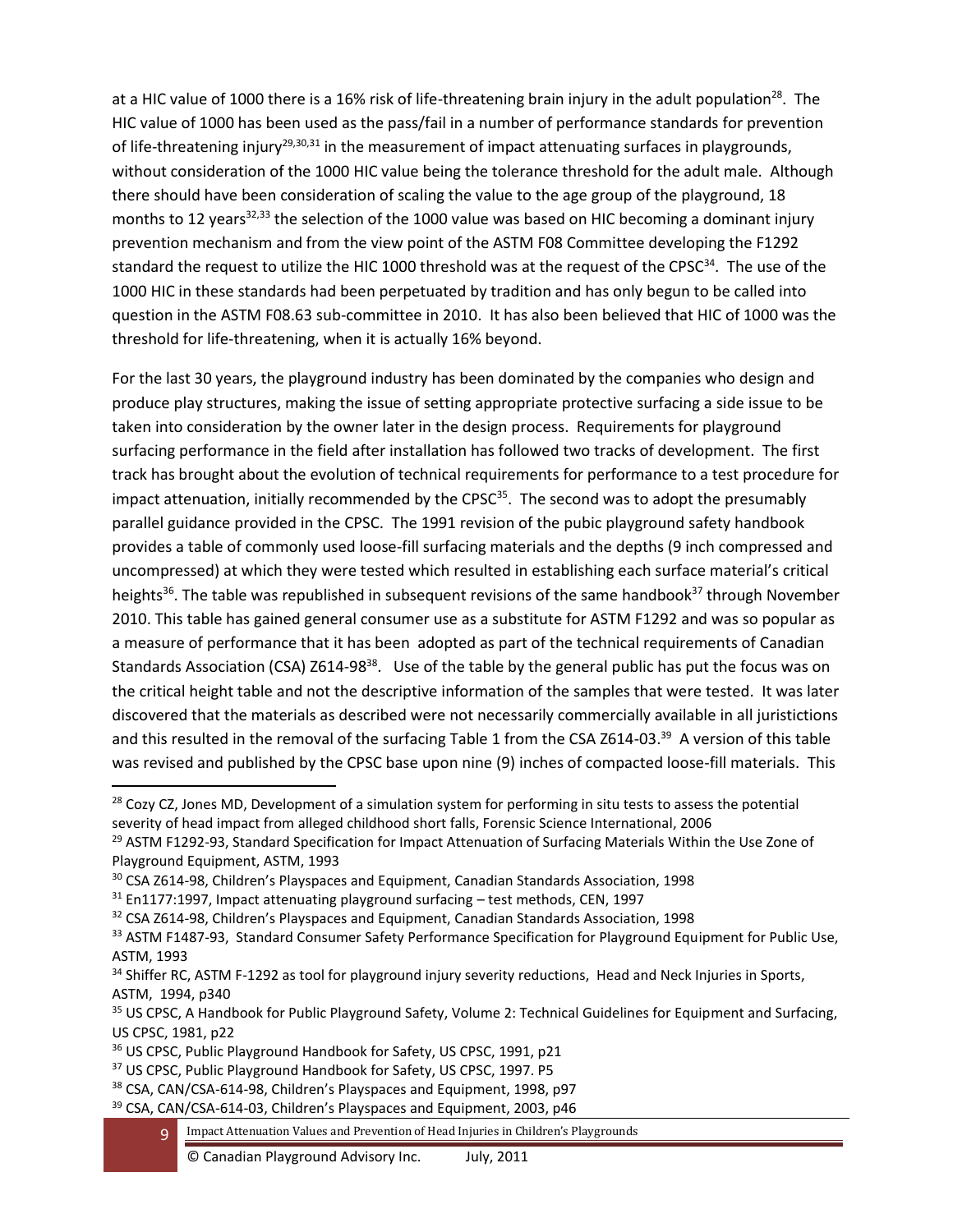chart continues to mislead the general public who fails to evaluate and compare the characteristics of these common materials against those used to create the CPSC Table 1. Failure to remove or adequately revise this table and move their recommendation to a technical compliance with ASTM F1292 will continue to perpetuate this non-technical track and potentially result in continued severe head injuries.

Generally speaking, it has been thought that any changes in recommendations to improve the impact attenuation performance of the protective surface resulted in an increase in the cost of the compliant protective surfacing. This has had the effect of increasing the percentage of the playground budget being spent on the protective surfacing. In the 1970s and early 80s a grass, sand or pea gravel surface was less than 1% of the total playground budget, whereas in 2010 there are playgrounds being installed with sophisticated rubber surfacing systems that consume more than 50% of the total budget for the playground. Protective surfacing critics believe the new emphasis on protective surfacing has had a negative impact on the overall number of play areas and the magnitude of play components sold thereby significantly afftecting the financial performance of the corporations who make them.

At present time there are very few large play structure manufacturing entities that supply both play structures along with a full range of playground protective and/or accessible surfacing systems. Generally the more traditional economic business model is that the manufacturer builds a nationwide network of dealers and distributors. These dealers then establish independent relationships with providers of a diverse range of surfacing systems. As a result the profit related to the growing proportion of the overall playground budget going to surfacing is in the hands of the dealer rather than the manufacturer. This model is likely to change as competition, performance requirements, sophistication of installation requirements, warranties and economies of scale increase. Owner/operators and manufactures will have to pay greater attention to the protective surfacing primarily since 68 % of the injuries that occur on public playground equipment involve falls, primarily to the surface below the equipment<sup>40</sup>. Additionally, the Americans with Disabilities ACT, now a U.S. federal law (DOJ 2010 Standard for Accessible Design), specifically requires playgrounds create an accessible route within the use zone of the actual playground and its use zone must comply with and be maintained to ASTM F1292 and ASTM F1951.

All playground standards throughout the world make statements with regard to promoting challenging play within a "safe" environment or have a stated intent of protecting the child from "unforeseen hazards". While it is important to make a statement regarding the "safety of children" or providing "safe play conditions" or protection from "unforeseen hazards", there is a failure to clearly define the words safe, safety, unforeseen consequence, or hazard in relation to injury prevention or what is an acceptable severity of injury. In North America, both the ASTM and CSA standards make statements within their scopes with regard to the standard of injury prevention intended through the use of their performance specifications. For the CSA Z614-07, section 1.3 of the scope states "This Standard contains recommendations on technical requirements and practices applicable to the design, manufacture/construction, installation, maintenance, and inspection of public-use playground equipment and playspaces. The specifications laid out in this Standard are intended to minimize the

10 Impact Attenuation Values and Prevention of Head Injuries in Children's Playgrounds

<sup>40</sup> Tinsworth DK, McDonald JE, Special Study; Injuries and Deaths Associated with Children's Playground Equipment, US CPSC, April 2001, piii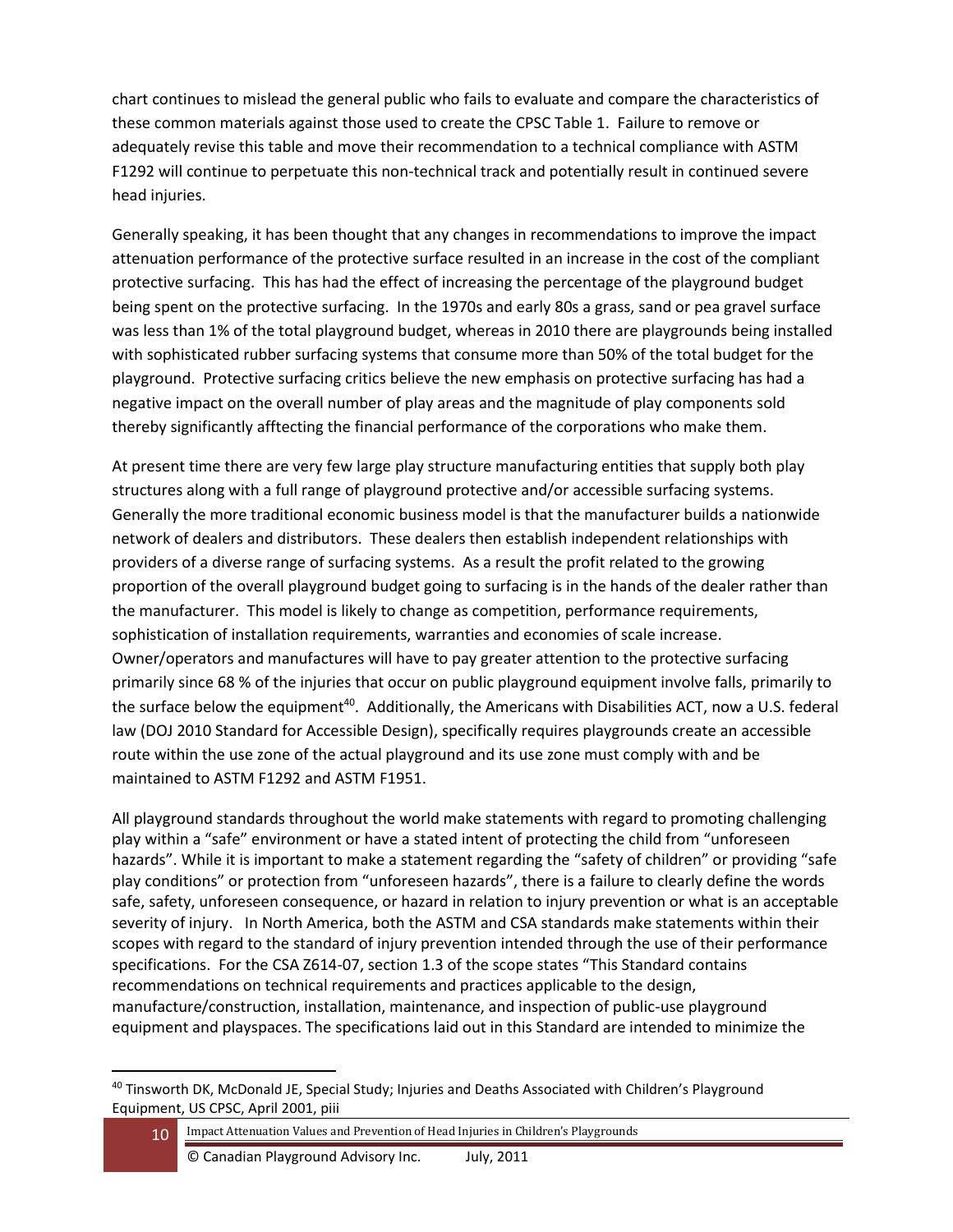likelihood of debilitating and/or life-threatening injuries.<sup>41</sup>" ASTM F1487 in section 1.1 of the scope states "This consumer safety performance specification provides safety and performance standards for various types of public playground equipment. Its purpose is to reduce life-threatening and debilitating injuries."<sup>42</sup> with the 1000 HIC being 16% above the threshold for life-threatening, let alone debilitating.

Alternatively the F08.63 sub-committee on Playground surfacing has been very careful in the injury prevention statements being made in its standards and provides guidance to the user as to the severity of the potential injury and better practices. ASTM F1292, Section 1.1 of the scope, only makes statements to the effect that this specification establishes minimum performance requirements for the impact attenuation of playground surfacing installed within the use zone of playground equipment". It clearly states in section 4.4.3 that the owner/operator may choose to have the surface they are considering to install to have better performance than the minimums in the Standard. To reinforce this, statement the ASTM F08.63 sub-committee has since 2003 published and actively maintains the ASTM F2223, Standard Guide for ASTM Standards on Playground Surfacing which in section 7.2 (impact attenuation) states, "lower values of g-max and HIC signify better performance for impact absorption"<sup>43</sup>. Additionally, ASTM F1292 requires that the owner/operator stipulate the drop height for testing in the field and encourages that that drop height be greater than the minimums set in the relevant play structure standards for fall height. There is also a statement in 4.4.3 that, "the specifier is permitted to specify additional impact attenuation performance requirements, providing that such additional performance requirements are more stringent than the performance requirements of this specification"<sup>44</sup>. As warning and instruction, ASTM F1292 provides a requirement that should a surface within the use zone not comply with the Standard "the play structure shall not be permitted to be used until the playground surface complies."<sup>45</sup> As a result the F0.63 sub-committee has been the provider of much greater technical requirements, interpretation, best practice and clear statements as to the consequences associated with the failure of the playground surface to comply.

ASTM F1292 mission is directed at reducing the 68% of total playground injuries related to falls to the surface, yet the standards, ASTM F1487, CSA Z614, and guides, CPSC document #325, are the predominant resources on playground environment for manufacturers and teaching organizations, leading to concentration on the structures and play components from a technical, performance inspection and testing viewpoint. As an example the most well-known teaching organization for playground compliance in the United States, the National Recreation and Parks Association (NRPA), Certified Playground Safety Inspector (CPSI) course is based on the ASTM F1487, ASTM F2223, and the CPSC Handbook for Public Playground Safety<sup>46</sup>. Although they provide two training modules on performance requirements and use zone requirements it is difficult to understand why there is not more course content devoted to the performance or compliance requirements within these documents addressing the more prominent risk factor of injury from falls. Effectively this leaves the playground owner/operator relying on compliance and therefore injury prevention based on the pass/fail results and values of a one-time product samples successfully tested in a laboratory controlled environment.

<sup>46</sup> NRPA, CPSI Course Materials, 2011

<sup>41</sup> CSA Z614-07, Children's Playspaces and Equipment, Canadian Standards Association, 2007

<sup>42</sup> ASTM F1487-07a, Standard Consumer Safety Performance Specification for Playground Equipment for Public Use, ASTM, 2007

<sup>43</sup> ASTM F2223-03, Standard Guide for ASTM Standards on Playground Surfacing, ASTM, 2003

<sup>44</sup> ASTM F1292-09, Standard Specification for Impact Attenuation of Surfacing Materials Within the Use Zone of Playground Equipment, ASTM, 2009, p4

<sup>&</sup>lt;sup>45</sup> ASTM F1292-09, Standard Specification for Impact Attenuation of Surfacing Materials Within the Use Zone of Playground Equipment, ASTM, 2009, p4

<sup>11</sup> Impact Attenuation Values and Prevention of Head Injuries in Children's Playgrounds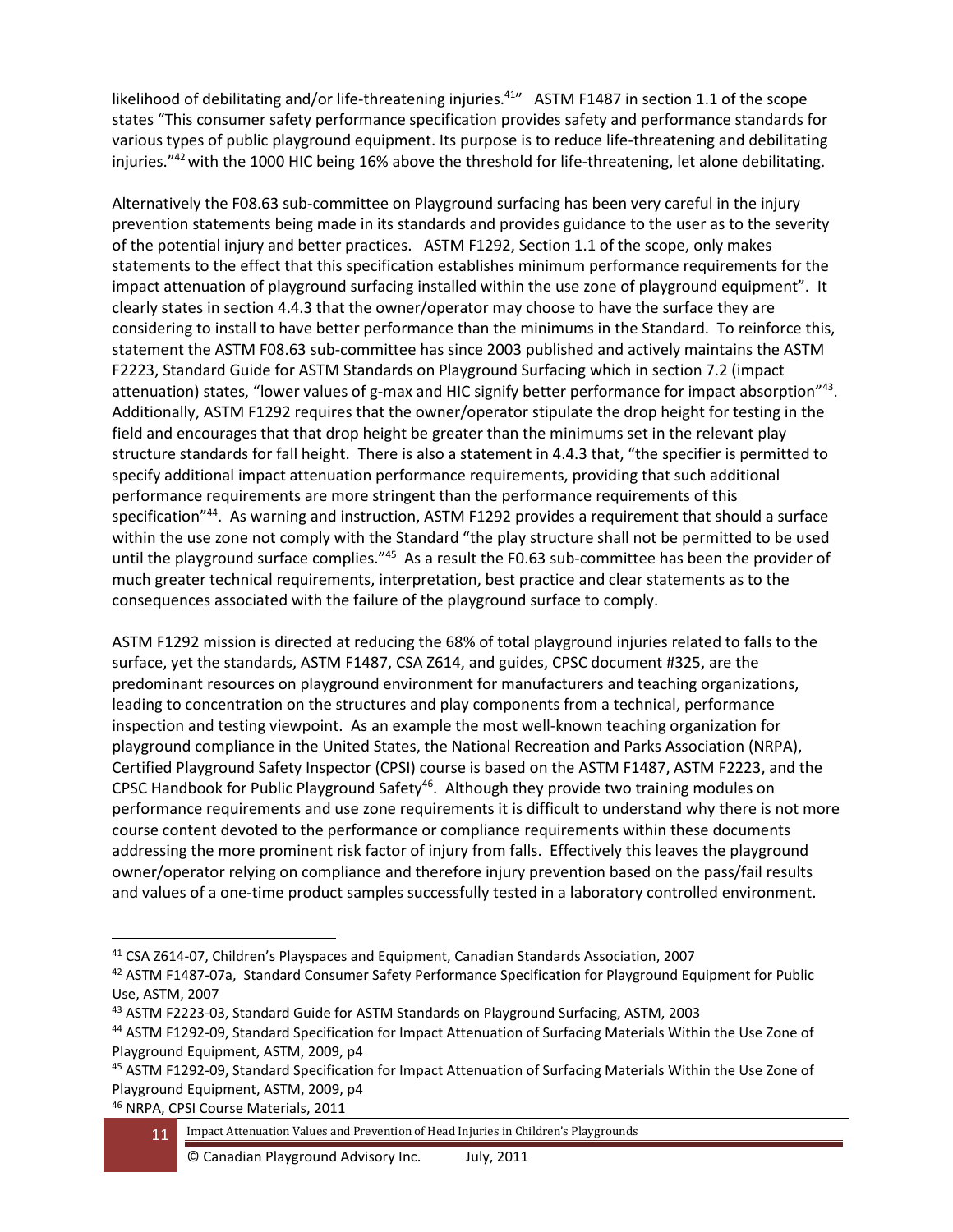ASTM F1292 is required in ASTM F1487 Standard within the following sections;

- 9.1.1 Layout a use zone with obstacle free surfacing that conforms to F1292,
- 11.2.2 Install protective surfacing in the use zone compliant with F1292
- 13.2.1 Maintain the protective surfacing in the use zone to comply with F1292
- 14.3 Apply a label to inform, warn, and educate purchasers, installers and those supervising children who play on the equipment about the ongoing danger of installing equipment over hard surfaces and to serve as a constant reminder to provide and maintain appropriate surface as identified by F1292

Essentially these sections are not instructive as to the injuries (life-threatening head injury) that ASTM F1292 is set to prevent or that there might be a better practice with regard to injury prevention.

With regard to the most recent revision of the CPSC Public Playground Safety Handbook (document #325), this clearly states in the definitions section that critical height is "the fall height below which a life-threatening head injury would not be expected to occur.<sup>47</sup> Further in section 2.4 on surfacing it provides that;

"Testing using the methods described in ASTM F1292 will provide a "critical height" rating of the surface. This height can be considered as an approximation of the fall height below which a lifethreatening head injury would not be expected to occur. Manufacturers and installers of playground protective surfacing should provide the critical height rating of their materials. This rating should be greater than or equal to the fall height of the highest piece of equipment on the playground. The fall height of a piece of equipment is the distance between the highest

designated play surface on a piece of equipment and the protective surface beneath it."48 The Handbook differs from ASTM F1487 in a number of material ways; first that non-compliance could have life-threatening consequences, and secondly that the drop height for any structure within the playground as a minimum should be performed at the fall height of the highest structure within the playground or the highest portion of a composite structure. This usually provides more impact attenuation for the play equipment with a lower fall height than the highest play component in the playground. This scenario would still place the performance of the surfacing system for the highest structure at the life-threatening level. Generally the highest fall height of the playground will be 8' to 10' depending upon the selection of swings, slides and climbers.

It could be that persons with some training and general understanding, of ASTM F1487 and the CPSC Handbook are of the belief that the performance of testing to ASTM F1292 is not important or their responsibility and they can rely upon the manufacturer of the surface system or can replace the need for field testing their surface system with the critical height table in the CPSC Handbook or they may be making an assumption that their existing surfaces continue to provide the required protection as required in ASTM F1292 years after installation. This has resulted in significantly fewer people having in their possession the technical documents of the ASTM F08.63 sub-committee. Unfortunately the impact attenuation in playgrounds in California in 2006 "found a 69% failure rate for rubberized California playground surfaces using attenuation standards.<sup>49</sup> This failure was most often relate to the surface test performance at the fall heights of the play equipment with the highest fall heights, generally greater than eight (8) feet. It is anticipated that awareness of ASTM F1292 and ASTM F1951 will rise as they

<sup>47</sup> US CPSC, Public Playground Safety Handbook, CPSC, 2011, p3

<sup>48</sup> US CPSC, Public Playground Safety Handbook, CPSC, 2011, p8

<sup>&</sup>lt;sup>49</sup> Evaluation of Health Effect of Recycled Waste Tires in Playground and Track Products, Integrated Waste Management Board, 2007, p3

<sup>12</sup> Impact Attenuation Values and Prevention of Head Injuries in Children's Playgrounds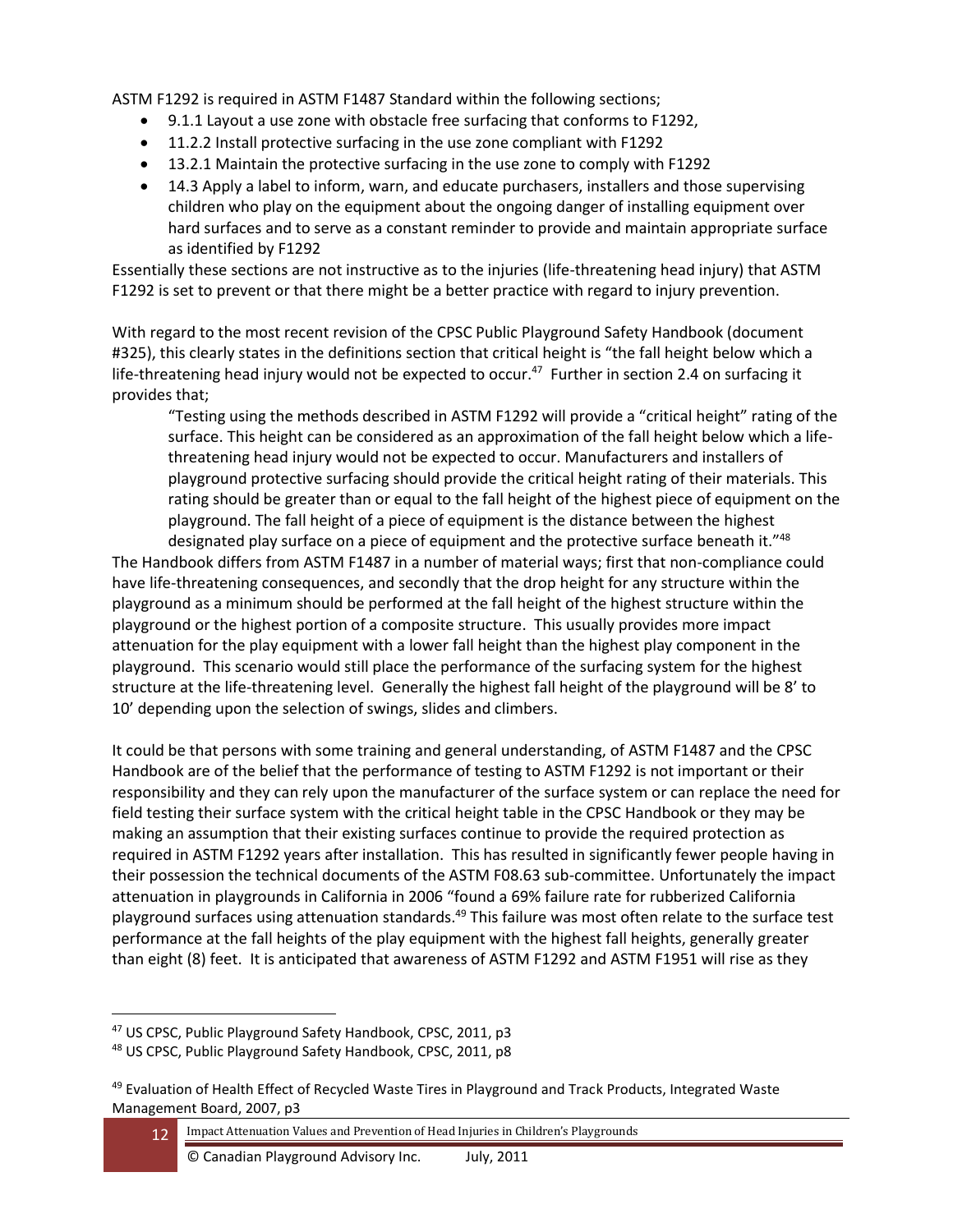have now been mandated as two of many performance requirements for the installed ground level accessible route on the playground surface<sup>50</sup>.

## **Defining the Measurement of the Life-Threatening**

The development of the impact attenuation criteria used to measure impacts on playground surfaces have almost exclusively been based on the crash tests data produced in the automotive industry with a minor confirming reliance on some military testing. There is significant evidence that a direct impact with the head or an impact to the body with sufficient energy to transmit the force of the impact to the head, combined with sufficient linear or rotational acceleration within an interval of duration in milliseconds, will result in a severe head injury. Historically this was determined with animal and cadaver studies with the result being the WSTC, the Gadd SI and the HIC. This has remained the commonly accepted threshold since the 1970s and 80s for reducing the risk for a life-threatening or permanently life threatening head injury. This HIC value of 1000 was at the time based on the large adult male. There were no other data or scaled values available. Additionally the HIC calculation was not constrained as to the duration of the interval of the impact. Even so this calculation was then translated to ASTM F1292<sup>51</sup>. Since 1993 there have been significant advances in the evaluation of head injury and the impact threshold values related to an acceptable injury severity.

In October of 1986, the National Highway Traffic Safety Administration (NHTSA) recommended the calculation of HIC be constrained to 36 milliseconds ( $HIC_{36}$ ) since longer intervals had not shown low probabilities of injury in voluntary human subject tests and the HIC of 1000 for the unconstrained HIC would be roughly equal to HIC<sub>36</sub> 1000. Additionally the test data for head impacts studied by Prasad and Mertz in 1985, Hodgson in 1973 and 1997, Got in 1978 and Tarriere, were all found to have short duration impacts, which were less than 12 milliseconds<sup>52</sup>. As a result both the HIC<sub>15</sub> and HIC<sub>36</sub> could be applied to the data. It was determined by the industry group making recommendation to the NHTSA that the limit values more related to the HIC $_{15}$  and should be applied with the maximum HIC value for the mid-sized male being <700 $53$ . Through scaling it was determined that the HIC<sub>15</sub> values for various dummy sizes would be as in Table  $1^{54}$ . The values in Table 1 have been adopted by the NHTSA as of the final rule making in March of 2000.<sup>55</sup>

| Dummy Type | Large<br>Adult | Mid-<br>Sized | Small<br>Female | child | $\vert$ 6 year old $\vert$ 3 year old $\vert$ 1 year old<br>child | child |
|------------|----------------|---------------|-----------------|-------|-------------------------------------------------------------------|-------|
|            | Male           | Male          |                 |       |                                                                   |       |

<sup>50</sup> U.S. Department of Justice, 2010 ADA Standards, September 15, 2010, page 10

<sup>&</sup>lt;sup>51</sup> Shiffer RC, ASTM F-1292 as tool for playground injury severity reductions, Head and Neck Injuries in Sports, ASTM, 1994, p340

<sup>52</sup> Eppinge R, Sun E, Bandak F, Haffner M, Khaewpong N, Maltese M, Development of Improved Injury Criteria for the Advancement of Automotive Restraint Systems – II, National Transportation Traffic Safety Administration, Nov. 1999, p 2-1

<sup>53</sup> Eppinge R, Sun E, Bandak F, Haffner M, Khaewpong N, Maltese M, Development of Improved Injury Criteria for the Advancement of Automotive Restraint Systems – II, National Transportation Traffic Safety Administration, Nov. 1999, p 2-9

<sup>&</sup>lt;sup>54</sup> Eppinge R, Sun E, Bandak F, Haffner M, Khaewpong N, Maltese M, Development of Improved Injury Criteria for the Advancement of Automotive Restraint Systems - II, National Transportation Traffic Safety Administration, March 2000, 2-2

<sup>&</sup>lt;sup>55</sup> Eppinger R, Sun E, Kuppa S, Supplement: Development of Improved Injury Criteria for the Advancement of Automotive Restraint Systems – II, National Transportation Traffic Safety Administration, March 2000, pS1-1

<sup>13</sup> Impact Attenuation Values and Prevention of Head Injuries in Children's Playgrounds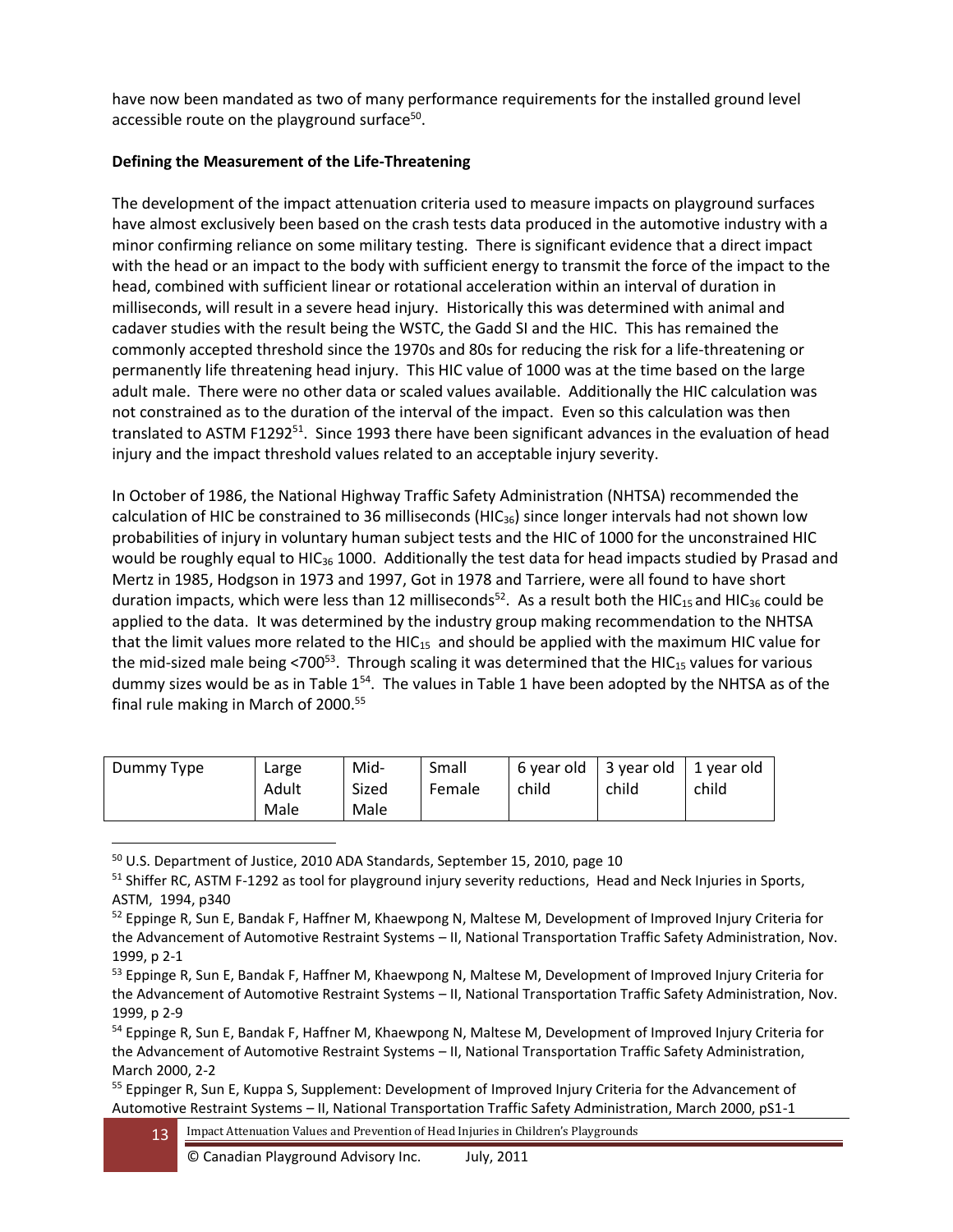| $HIC_{12}$<br>ا اللاتا ال | 700 | 700 | 700 | $\sim$ $\sim$<br>'∪ι | $- - -$<br>~ | 2 Q C<br>しつい |
|---------------------------|-----|-----|-----|----------------------|--------------|--------------|
|                           |     |     |     |                      |              |              |

Table 1:  $HIC<sub>15</sub>$  limits for Crash Dummies of various types

To provide a measure of understanding for Table 1 it is instructive to review the Abbreviated Injury Scale (AIS) and the HIC<sub>15</sub> thresholds. The AIS was first developed in 1971 to aid vehicle crash investigators in quantifying injury severity and assigning a numeric value and these values are applied to 5 body regions, including the head. AIS injury score runs from 1 to 6 as outlined in Table 2. $56$ 

| <b>Injury Severity</b>                            | <b>Abbreviated Injury Score</b> |
|---------------------------------------------------|---------------------------------|
| Minor injury                                      |                                 |
| Moderate injury                                   |                                 |
| Severe, but not life-threatening                  |                                 |
| Potentially life-threatening, but survival likely | 4                               |
| Critical with uncertain survival                  | .5                              |
| Unsurvivable injury (maximum possible)            | 6                               |
| Severity unknown                                  | q                               |

Table 2: Abbreviated Injury Scale (AIS)

Although the AIS is applied to 5 portions of the body and then modified to provide the Injury Severity Score for the trauma patient we will only be considering the descriptive symptoms associated with the head and neck and the score from 3 to 5 in table 3.<sup>57</sup>

| Severity of Injury Symptom                                              | Body part     | <b>AIS</b> |
|-------------------------------------------------------------------------|---------------|------------|
| Cerebral injury with or without skull fracture, with unconsciousness    | Head and neck | 3          |
| more than 15 minutes, without severe neurological signs, brief post-    |               |            |
| traumatic amnesia (<3 hours                                             |               |            |
| Displaced closed skull fracture without unconsciousness or other        | Head and neck | 3          |
| signs of intracranial injury                                            |               |            |
| Loss of eye                                                             | Head and neck | 3          |
| Avulsion (forcible detachment) of optic nerve                           | Head and neck | 3          |
| Displaced facial bones fractures or those with antral or orbital        | Head and neck | 3          |
| involvement                                                             |               |            |
| Cervical spine fracture without cord damage                             | Head and neck | 3          |
| Cerebral injury with or without skull fracture with unconsciousness of  | Head and neck | 4          |
| more than 15 minutes, with definite abnormal neurological signs;        |               |            |
| post-traumatic amnesia 3-12 hours                                       |               |            |
| Compound skull fracture                                                 | Head and neck | 4          |
| Cerebral injury with or without skull fracture, with unconsciousness of | Head and neck | 5          |
| more than 24 hours; post traumatic amnesia more than 12 hours           |               |            |
| Intracranial Hemorrhage                                                 | Head and neck | 5          |
| Signs of increased intra-cranial pressure (decreasing state of          | Head and neck | 5          |
| consciousness, bradycardia under 60, progressive rise in blood          |               |            |
| pressure or progressive pupil inequality                                |               |            |

Table 3: Head and neck injury symptoms for AIS 3 and 4

<sup>&</sup>lt;sup>56</sup> Abbreviated Injury Scale (AIS) and Injury Severity Score (ISS), Medal Military Medicine, Medal.org Ltd, p1 <sup>57</sup> Abbreviated Injury Scale (AIS) and Injury Severity Score (ISS), Medal Military Medicine, Medal.org Ltd, p 2-3

<sup>14</sup> Impact Attenuation Values and Prevention of Head Injuries in Children's Playgrounds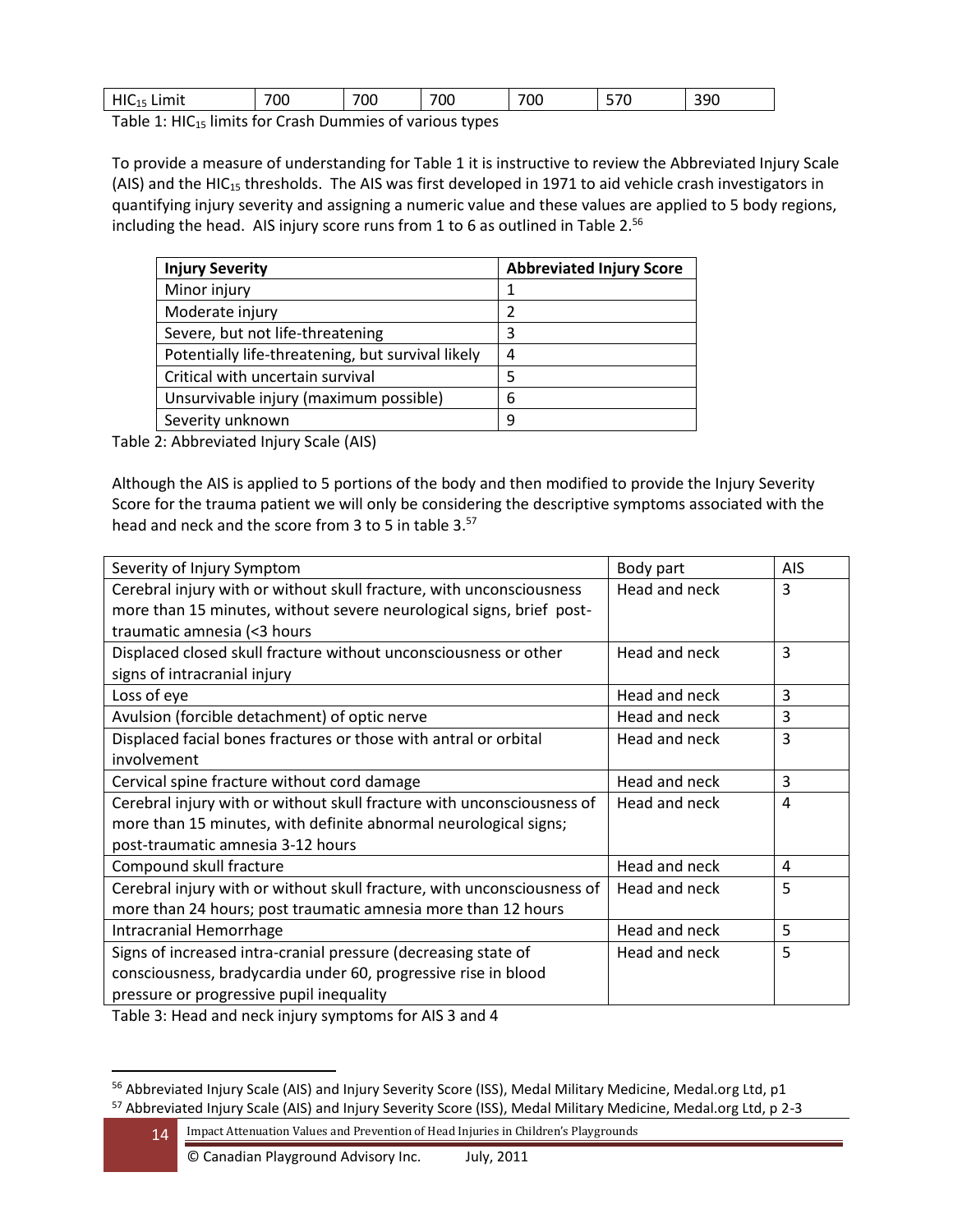During the 1990s, automotive researchers made significant advances in the understanding of injury assessment reference values (IARVs), which were originally developed by Mertz in 1978 and revised in 1993 for response measurement of the Hybrid III small female and large adult male test dummies<sup>58</sup>. Other IARVs were developed for Hybrid III child test dummies. Prasad and Mertz have published injury risk curves for skull fracture and for AIS ≥4 brain injury due to forehead impacts based on the HIC15 criterion and for skull fracture based on peak g center of gravity acceleration.<sup>59</sup> The result is the HIC<sub>15</sub> value of 700 is a conservative estimate of the 5% risk level of AIS ≥4%<sup>60</sup>, the current automotive standard in the United States and Canada.

Present playground surface performance is also partially based on the Gmax of 200, which is based on the US CSPC recommendation for eliminating life-threatening head injuries if that surface could be maintained below this threshold value. It important to review the risk assessment associated with this value of Gmax. Studies by Mertz et al (1997) estimated a 5% risk of skull fractures for a peak acceleration of approximately 180g and a 40% risk of a skull fracture for a peak acceleration of 250g.<sup>61</sup> A study by Chan et. al. determined that there is a 15% risk of skull fracture at 124g, with a 95% confidence level<sup>62</sup>, while Haddadin et al, found a 5% risk of an AIS ≥3 at 72g and a risk of 20% of an AIS ≥3 at 88g<sup>63</sup>. Another factor that might be considered in evaluating the use of 200 g's as the threshold limit for ASTM F1292 is that data has indicated that on average, a Gmax score of 150 is equivalent to a HIC score of 1000.<sup>64</sup> This could well be a factor in the final selection for Gmax for ASTM F1292.

Clearly concussions and AIS >4 thresholds are not the same. It must be determined as to whether the goal is the prevention of the AIS >4 or the TBI before a thresholds for both Gmax and HIC $_{15}$  can be established in a standard for children in a playground. Concussion studies have mostly been related to data collected from teenagers, college athletes and reconstructions of concussions sustained by NFL players. Children pose a unique challenge, because their brains are still developing and more susceptible to the effects of concussion<sup>65</sup> and children and high school athletes recover less rapidly than NFL players<sup>66</sup>.

There have been two major studies, termed the NFL study, using a small sample of injured players and specific concussion incidents, and the HITS (head impact telemetry system) studies, involving a large number of athletes and thousands of head impacts. Although the conclusion of concussions in football

<sup>58</sup> Mertz HJ, Injury Risk Assessment Based on Dummy Response, Nauham and Melvin 2nd Edition, Accidental Injury, Chapter 5, Springer 2002, pp 89

<sup>&</sup>lt;sup>59</sup> Mertz HJ, Injury Risk Assessment Based on Dummy Response, Nauham and Melvin 2nd Edition, Accidental Injury, Chapter 5, Springer 2002, pp 89

<sup>&</sup>lt;sup>60</sup> Mertz HJ, Injury Risk Assessment Based on Dummy Response, Nauham and Melvin 2nd Edition, Accidental Injury, Chapter 5, Springer 2002, pp 90

 $61$  Kleiven S, Finite Element Modeling of the Human Head, Department of Aeronautics, Royal Institute of Technology, 2002, p15

 $62$  Chan P, Lu Z, Rigby P, Takhounts E, Shang J, Yoganandan N, Pintar F, Development of a Generalizes Linear Skull Fracture Criterion, 2007, 910

<sup>&</sup>lt;sup>63</sup> Haddadin S, Albu-Schaffer A, Hirzinger G, Safety Analysis for a Human-Friendly Manipulator, Springer Science & Business Media, 2010, p241

<sup>&</sup>lt;sup>64</sup> Shorten M, Phd, Discuss impact Performance of Playground Surfaces on November 8, Standardization News, ASTM , Movember 2002,

<sup>&</sup>lt;sup>65</sup> Halstead et. al., Clinical Report – Sport-Related Concussion in Children and Adolescents, American Academy of Pediatrics, Sept. 2010, p597

<sup>&</sup>lt;sup>66</sup> Manko S, NFL Player Show More Rapid Recovery from Concussion than High School Players, University of Pittsburgh Medical Center, Jan. 2006

<sup>15</sup> Impact Attenuation Values and Prevention of Head Injuries in Children's Playgrounds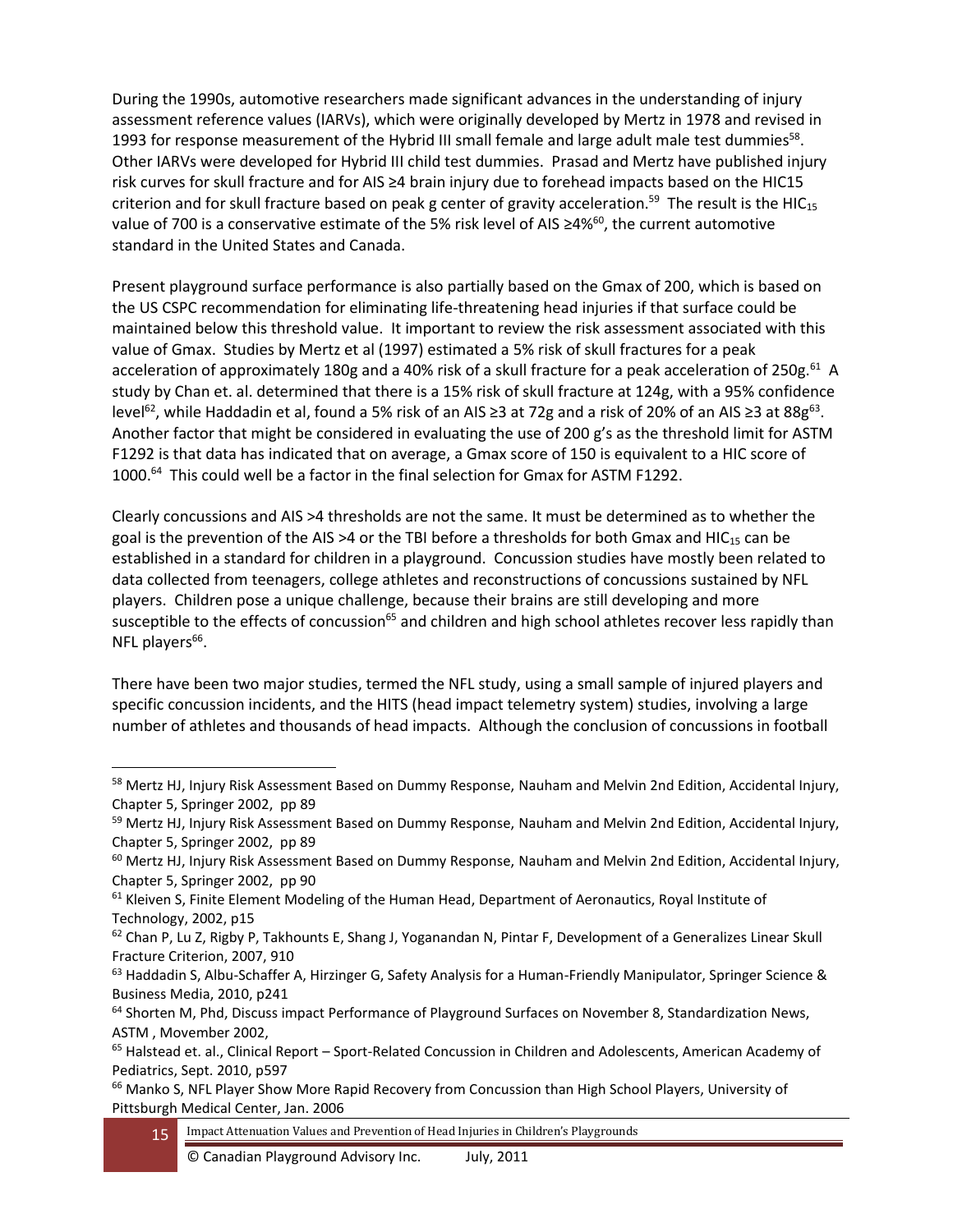are somewhat different, they both consider the incidence of the concussion to be well below the 200 Gmax thresholds for turf in ASTM standards, Interestingly both of these studies have consistently included the HIC values as very important in understanding the incidence of concussion.<sup>67</sup> This might be a surprise to some involved with the athletic turf, either natural or synthetic as turf is only tested to Gmax with either a the "Clegg Hammer" or the "F355-A device"<sup>68</sup>. These devices can only record Gmax, due to the flat shape of the impacting surface. It has been shown that the "F355-A device" is bias in favour of thin soft surfaces, whereas when the data is adjusted to provide an HIC, these thin systems demonstrate a significantly higher injury risk than the thicker systems with infill and/or padding underlayment. 69

The NFL study, as it has become to be known, reconstructed 31 NFL collisions of which the 25 impacts involved concussions<sup>70</sup>. These impacts were modelled and impact data generated at the laboratories of Biokinetics and Associates in Ottawa, Canada using helmeted Hybrid III test devices, with concussions occurring at 98g  $\pm 28$ g and HIC of 250<sup>71</sup>. These results were tested as the object of the study by Zhang et.al.(2004) in which they used finite element (FE) modeling technique and the Wayne State Brain Injury Model (WSUBIM) to determine Gmax,  $HIC_{15}$  and rotational acceleration. Their results were that for the injured athlete the mean acceleration was 103  $\pm$ 30g, the HIC<sub>15</sub> 441  $\pm$ 224 and the mean rotational acceleration was 7354  $\pm$ 2897 rad/s<sup>2</sup>.<sup>72</sup> Criticism of using these values is that they have subsequently become known as the injury threshold for concussion rather than exclusively descriptive of the values specifically related to known concussions. This may well be a valid argument, but the evidence demonstrates concussions are taking place at these values for elite athletes with exceptional protective equipment, training and conditioning. This would not likely be the case for the child in the playground or the high school or college athlete.

Another perspective on the risk of concussion is the analysis of injury and impact data collected through the deployment of the HITS data collection devices in football helmets of a large number of athletes. These studies have the ability to collect thousands of impacts and provide data for Gmax, HIC $_{15}$  and rotational acceleration for each impact. At some point there is the inevitable occurrence of the concussion and the impact data prior to the concussion is available for statistical analysis. Through the comparison of impact values for those sustaining concussion and those not, it is possible to determine that there is a 10% risk of concussion for Gmax of 165 and HIC<sub>15</sub> of 400<sup>73</sup>. This could lead to the conclusion that for some athletes other factors allow them to sustain higher values of peak acceleration without sustaining a concussion; however in a study of 1712 impacts $^{74}$ , in which no concussions were sustained, there were only 3 impacts greater than 100 g's and only 1 of these was over 120 g's. Other

<sup>67</sup> J. R. Funk, S.M. Duma, S. J. Manoogian, S. Rowson, Biomechanical Risk Estimates for Mild Traumatic Brain Injury, Association for the Advancement of Automotive Medicine, October 2007, p1

<sup>&</sup>lt;sup>68</sup> Shorten M PhD, Himmelsback JA, Sport surfaces and the risk of traumatic brain injury, Biomechanica LLC, 2002, p59

 $69$  ShortenM PhD, Himmelsback JA, Sport surfaces and the risk of traumatic brain injury, Biomechanica LLC, 2002, p63

 $^{70}$  Pellman EJ, Viano DC, Tucker AM, Casson IR, Waeckerle JF, Concussion in professional football – Recontruction of game impact and injuries, Neurosurgery, 2003, PP799-814

 $71$  Pellman EJ, Viano DC, Tucker AM, Casson IR, Waeckerle JF, Concussion in professional football – Reconstruction of game impact and injuries, Neurosurgery, 2003, PP799-814

 $72$  Zhang L, Yang KH, King AI, A Proposed Injury Threshold for Mild Traumatic Brain Injury, ASME, April 2004, p228

<sup>&</sup>lt;sup>73</sup> Rowson S, Brolinson G, Goforth M, Dietter D, Duma S, Linear and Angular Head Acceleration Measurements in Collegiate Football, ASME, June 2009, p1

<sup>74</sup> Rowson S, Brolinson G, Goforth M, Dietter D, Duma S, Linear and Angular Head Acceleration Measurements in Collegiate Football, ASME, June 2009, p3

<sup>16</sup> Impact Attenuation Values and Prevention of Head Injuries in Children's Playgrounds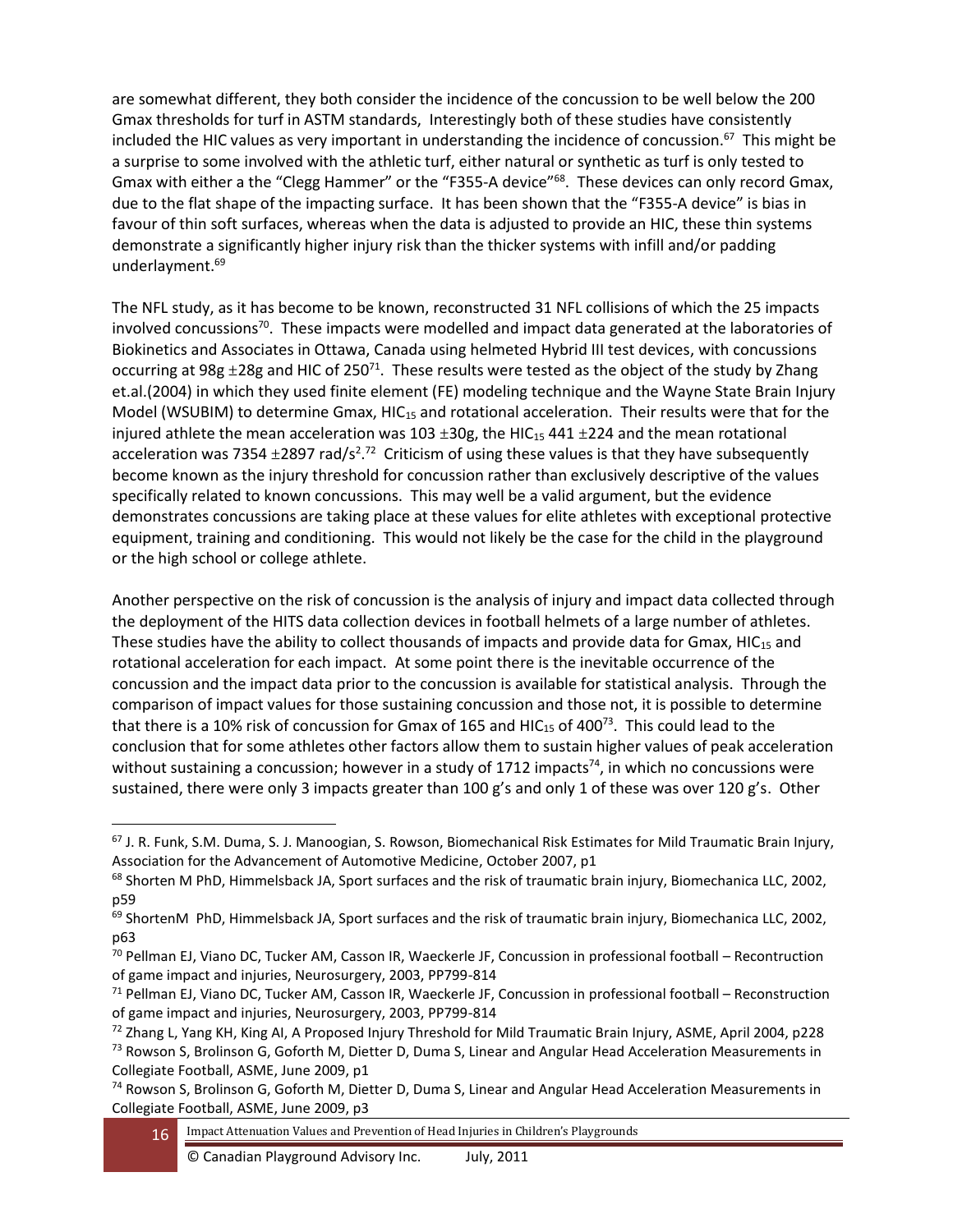than these 3 impacts the study would tend to lend credibility to NFL values to for value below which no concussion is anticipated. This same study shows a high correlation between increasing peak acceleration<sup>75</sup> and increases in the angular acceleration, indicating that if rotational acceleration is a factor in concussions, the increasing g value could be a predictor of the angular acceleration.

These studies introduce an additional criterion to the traditional linear acceleration for Gmax and impact duration of the HIC, with the rotational acceleration. Rotational acceleration recognizes that most impacts, particularly between athletes that the impact will be from a side or glancing and there will be an impact that is not strictly coup/countercoup, but will allow the brain to move rotationally within the skull and can cause shearing of the neurons axon, damaging the protective myelin coating and disrupting communication between cells<sup>76</sup>.

The HITS instrumented helmets have increased the data available to coaches, trainers and team physicians in the monitoring of potential risk of head injury to their athletes. Data collected over the 4 year period from spring 2005 to fall 2008 resulted in 71,390 impacts with a total of 55 concussions being caused at Gmax 107  $\pm$ 31, HIC<sub>15</sub> 272  $\pm$ 213 and 7,079 rad/s<sup>2</sup>  $\pm$  3,408 rad/s<sup>2</sup>.<sup>77</sup> In a presentation to the Federal Interagency Conference on TBI, Beckwith presented additional data for the six years 2005 to 2010 in which there are now 90 concussions and they are occurring at a peak g of 117  $\pm$ 33 and 7266 rad/s<sup>2</sup>  $\pm$ 3,400.<sup>78</sup> The HITS helmets indicate that there are impacts greater than the mean g's for those sustaining concussions. These results must give all professionals; particularly those in states that have a legal responsibility for the prevention of concussions in their athletes, an exceptional opportunity meet their responsibilities.

The data, whether it is from the NFL study or the HITS results, shows that a threshold exists between 70 and 150 g's where concussions are occurring, and the median is likely to fall in the 105 to 110g range. These values are significantly lower than the threshold for the playground surface as required in ASTM F1292 of 200 g's.

On the basis of the data, this would translate that the Gmax of a play surface when tested should be less than between 105 and 110 and from the automotive requirements for HIC  $_{15}$  should be less than 570 for the structures intended for children 2-5 years and less than 700 for children 5-12 years. These values would prevent the AIS >4 head injury.

### **Implications for Long Bone Injuries**

Beyond the discussion of concussion, there is a documented need "to evaluate various protective surfaces in terms of reducing fractures to the wrist, lower arm and elbow<sup>"79</sup> by Tinsworth (2001). Long bone injuries are common on playgrounds. The ASTM F08.63 sub-committee has frequently stated that these types of injuries would be a realistic expectation given the current allowable impact values. The F2223 Guide states in Section 7 that is directed at the F1292 impact attenuation Standard that "It should

<sup>&</sup>lt;sup>75</sup> Rowson S, Brolinson G, Goforth M, Dietter D, Duma S, Linear and Angular Head Acceleration Measurements in Collegiate Football, ASME, June 2009, p3

<sup>&</sup>lt;sup>76</sup> Ogilvie M, The Brain, Why a Blow to the head is a big deal, The Toronto Star, April 9, 2011. plN 1 & 5

<sup>77</sup> Beckwith JG, Chu JJ, Crisco JJ, McAllister TW, Duma SM, Brolinson PG, Greenwald RM, Severity of Head Impacts Resulting in Mild Traumatic Brain Injury, p2

<sup>&</sup>lt;sup>78</sup> Beckwith JG, Severity of Head Impact Preceding Diagnosis of MTBI, Federal Interagency Conference on TBI, June 2010, abstract

 $79$  Deborah K. Tinsworth, Joyce E. McDonald, Special Study; Injuries and Deaths Associated with Children's Playground Equipment, US CPSC, April 2001, piii

<sup>17</sup> Impact Attenuation Values and Prevention of Head Injuries in Children's Playgrounds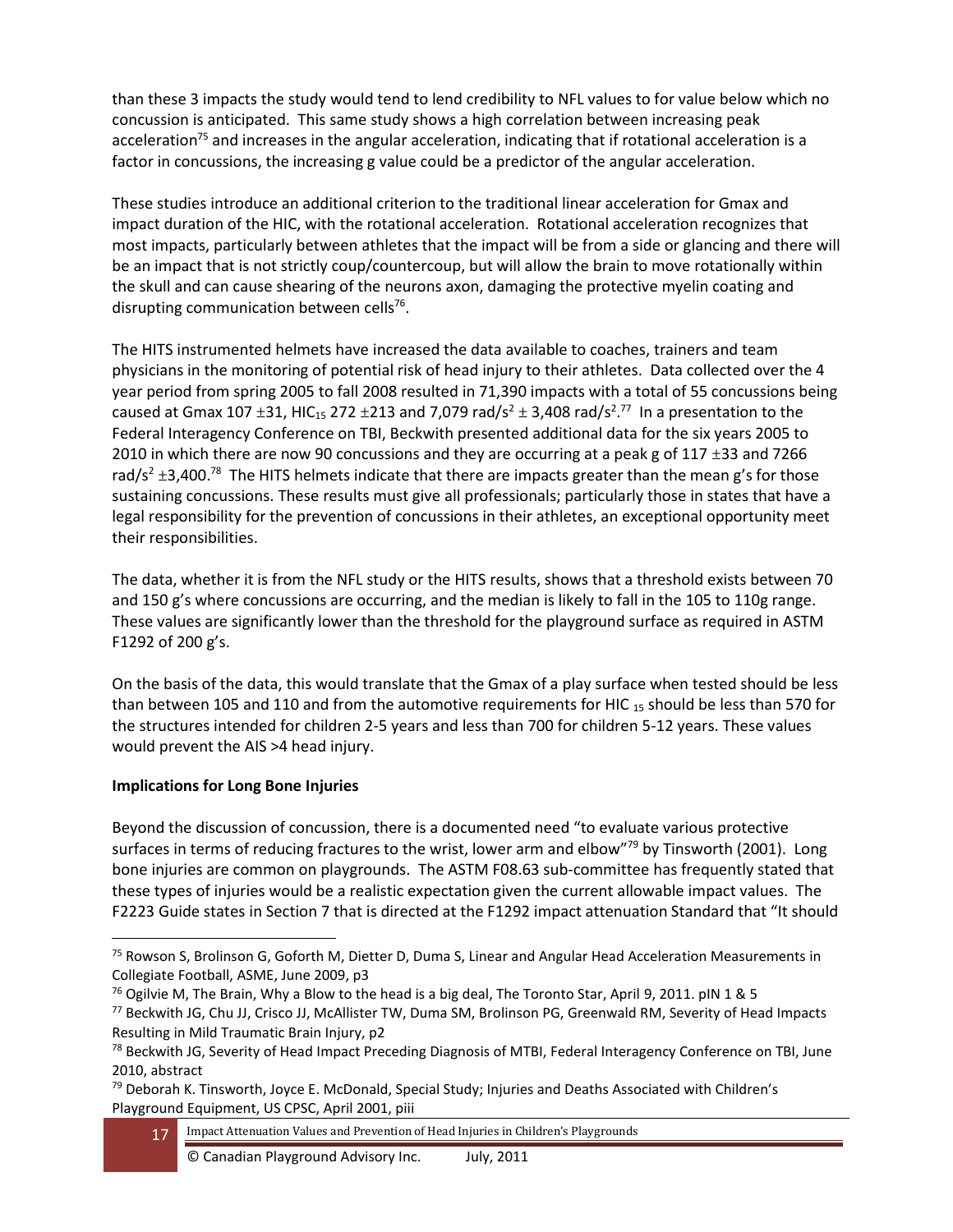be recognized that serious injuries (for example, long bone injuries, etc.) might occur even though the playground surfacing system meets the requirements of Specification F1292."<sup>80</sup> A recent study of children 1 to 17 years and running from 2003 to 2006 in Washington, DC, concluded that "Playground falls and minor trauma are implicated in the majority of childhood fractures" and "the prevention strategies should target playground safety."<sup>81</sup> As a result it can be expected that long bones will continue to the broken unless changes are made to the cause of the injury, the surface upon which the child lands.

Although it is not within the scope of this paper to provide a long investigation of the causes and impact attenuation factors related to long bone injuries, it might be instructive to review some of the literature to determine if the changes to impact attenuation standards in playgrounds would also have a positive outcome in relation to long bones. Studies related to primarily arm fracture in the playground and taking impact attenuation into consideration have primarily been in Canada and Australia, while there is a wealth of biomechanical fracture information in the United States within the study of injuries related to child abuse. It is interesting that depending upon the circumstances of the location of the injury taking place it could be considered as "just another playground injury" or child abuse. In 1995 in Montreal, Canada impact values were recorded at 102 playgrounds where 110 serious injuries to the head and fractures (AIS 2 or 3) were investigated. The Gmax that was recorded and the risk of serious injury was 3 times greater for impact values above 200g than for values as compared to surfaces yielding a Gmax <150 and 1.8 times greater in the 150-199g category as compared to the <150 category<sup>82</sup>. This resulted in a recommendation that playground standards should consider reducing the Gmax threshold from 200g to 150g or less<sup>83</sup>. Sherker and Smith (2004) found that of the arm fractures studied that >86% occurred in playgrounds that were compliant to playground impact standards. Additionally the mean impact values were 119g and the HIC was 615.<sup>84</sup> Sherker et. al. (2005) found that peak acceleration of 100G and above represented an arm fracture risk approximately 1.5 times that of less than 100g for tests conducted using both an instrument headform compliant with standards and an anthropometric child arm load dummy.<sup>85</sup> Fiissel et. al. (2007) indicated that >85% of major fractures in children occur in playgrounds seen at the Hospital for Sick Children in Toronto, Canada for the years 1995 to 2002 and the injury risk was 3.91 times greater for a fall from playground equipment than from standing height on the playground.<sup>86</sup>

Consideration of the forces and dynamics of fractures as a result of child abuse have generated considerable literature and take into consideration the same factors that are considered in playground falls to the surface when considering the load applied to the bone prior to fracture. Pierce et. al. (2003) found that softer surfaces result in less energy available for the injury, while harder surfaces are more efficient in transmitting energy to the body and that fracture morphology is a direct reflection of the

<sup>80 80</sup> ASTM F2223-03, Standard Guide for ASTM Standards on Playground Surfacing, ASTM, 2003, p2 <sup>81</sup> Ryan LM, Teach SJ, Searcy K, Singer A, Wood R, Wright JL, Chamberlain, JM, Epidemiology of Pediatric Forearm Fractures in Washington, DC, Journal of Trauma-Injury Infection & Critical Care, October 2010, pS200

 $82$  S. Laforest, Y Robitaille, D Lesage, D Droval, Surface characteristics, equipment height and the occurrence and severity of playground injuries, Injury Prevention 201; 7;35-40, p5

<sup>83</sup> S. Laforest, Y Robitaille, D Lesage, D Droval, Surface characteristics, equipment height and the occurrence and severity of playground injuries, Injury Prevention 201; 7;35-40, p1

<sup>84</sup> Sherker S, Ozanne-Smith J, Are current playground safety standards adequate for preventing arm fractures, MJA, June 2004, p564-565

<sup>85</sup> Sherker S, Ozanne-Smith J, Rechnitzer G, Grzebieta R, Out on a limb: risk factors for arm fractures in playground equipment falls, Injury Prevention, 2005, 120-124

<sup>&</sup>lt;sup>86</sup> Fiissel D, Pattison G, Howard A, Severity of playground fractures: playground equipment versus standing fall heights, Injury Prevention, 2005, P338

<sup>18</sup> Impact Attenuation Values and Prevention of Head Injuries in Children's Playgrounds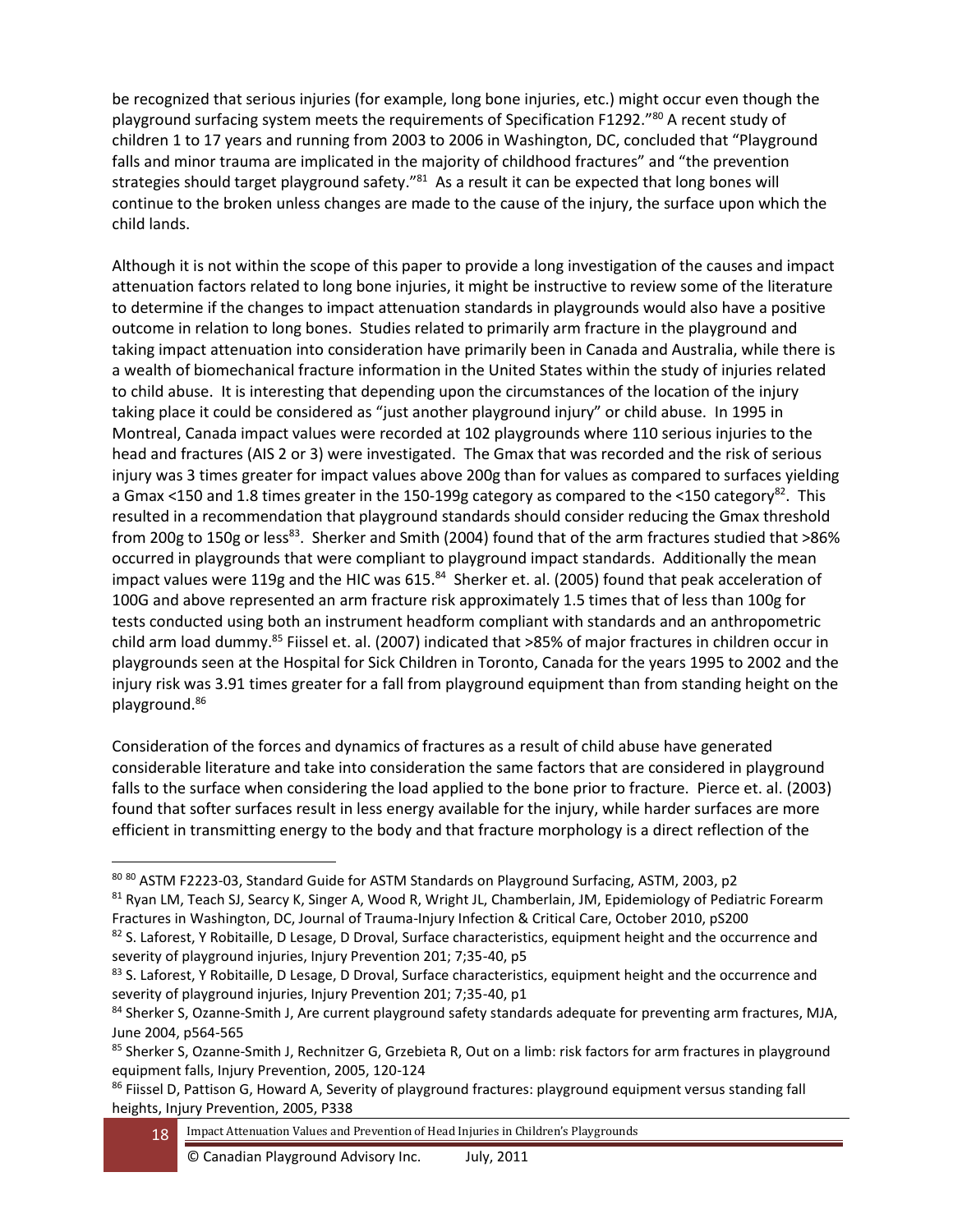degree and direction of forces and the ability of the tissue to resist those forces.<sup>87</sup> This area of research for long bone injury is very similar to the automobile information relating to the head injury and is a valid source of information, data and performance requirements that could be applied to the playground injury.

The conclusion that can be made from the studies on long bone fractures, primarily in playgrounds, is that a reduction of both the Gmax to below 105 to 110g and the HIC to below 570 for children structures under 5 and below 700 for play structures intended for 5-12 year olds would have a beneficial outcome on the incidence of long bone injuries. However, these changes would not eliminate this type of injury, but result in a measureable reduction with added benefit towards head.

### **Impact Velocity and Free Fall Height**

For all of the twenty-five NFL players, the average impact velocity was 9.3  $\pm$  1.9 m/sec<sup>88</sup> or the equivalent of a 4.4m (14.4') free-fall drop. The average velocity at impact for the three concussions sustained as "head to surface" without prior player impact was 6.8 m/sec<sup>89</sup> or equivalent to a 2.36M (7.75') free-fall drop. The average Gmax for the twenty-five helmeted football players was 98 g's and for the head to turf players was 123g's. The 200g threshold that the unprotected child is currently required to endure on a playground surfaces when compared to football players is unreasonable. It must be remembered that when a child falls from a 9' slide deck, that child would be travelling at 7.3m/sec (24 ft/sec) or 16.4mph from the deck height and 8.5m/sec (27.7ft/sec) or 18.61 mph at the time they hit the surface. The only protection at that point is the ability of the surface to absorb the impact to the Gmax of <105 and HIC of less than 700.

Discussion around a new threshold based on AIS ≥4 will have to include a consensus decision as to whether a concussion would be considered as a "debilitating injury" and therefore affect the determination of the threshold for ASTM F1292 and the CPSC document #325. An alternative would be a recommendation to users and caregivers of the user of the playground, as to what impact values could result in a concussion and that appropriate diagnosis and treatment processes can be performed.

## **Considerations for Implementation of Playground Surfacing Performance for ASTM F1292 and the CPSC Handbook**

There are a number of factors that have come to light in relation to the ASTM F1292 and CPSC Public Playground Safety Handbook. The primary concern is the effectiveness of the current Gmax and HIC values and what the goals for any new threshold for compliance to the standard should become. Although most of the impact intervals related to playground surfaces are generally less than 10ms as in the automotive studies, there are some surfaces designed for very low Gmax and HIC at above 10' (3m) that have demonstrated intervals in the 16 to 18ms and there must be a determination if the HIC calculation shall be constrained to 15ms for HIC<sub>15</sub>. Additionally it might be time to consider a different  $HIC<sub>15</sub>$  threshold for playground surfacing under play structures intended of children under 3 based in the  $HIC_{15}$  threshold for the 3 year old dummy of 570 and the HIC<sub>15</sub> value for the 6 year old dummy being

<sup>87</sup> Pierce MC, Bertocci GE, Vogeley E, Moreland MS, Evaluating long bone fractures in children: a biomechanical approach in illustrative case, Child Abuse & Neglect, January 2003, p508 & p520

<sup>88</sup> Viano, DC, Casson IR, Pellman EJ, Concussion in Professional Football: Biomechanics of the Struck Player – Part 14, Neurosurgery, August 2007, p318

<sup>89</sup> Viano, DC, Casson IR, Pellman EJ, Concussion in Professional Football: Biomechanics of the Struck Player – Part 14, Neurosurgery, August 2007, p319

<sup>19</sup> Impact Attenuation Values and Prevention of Head Injuries in Children's Playgrounds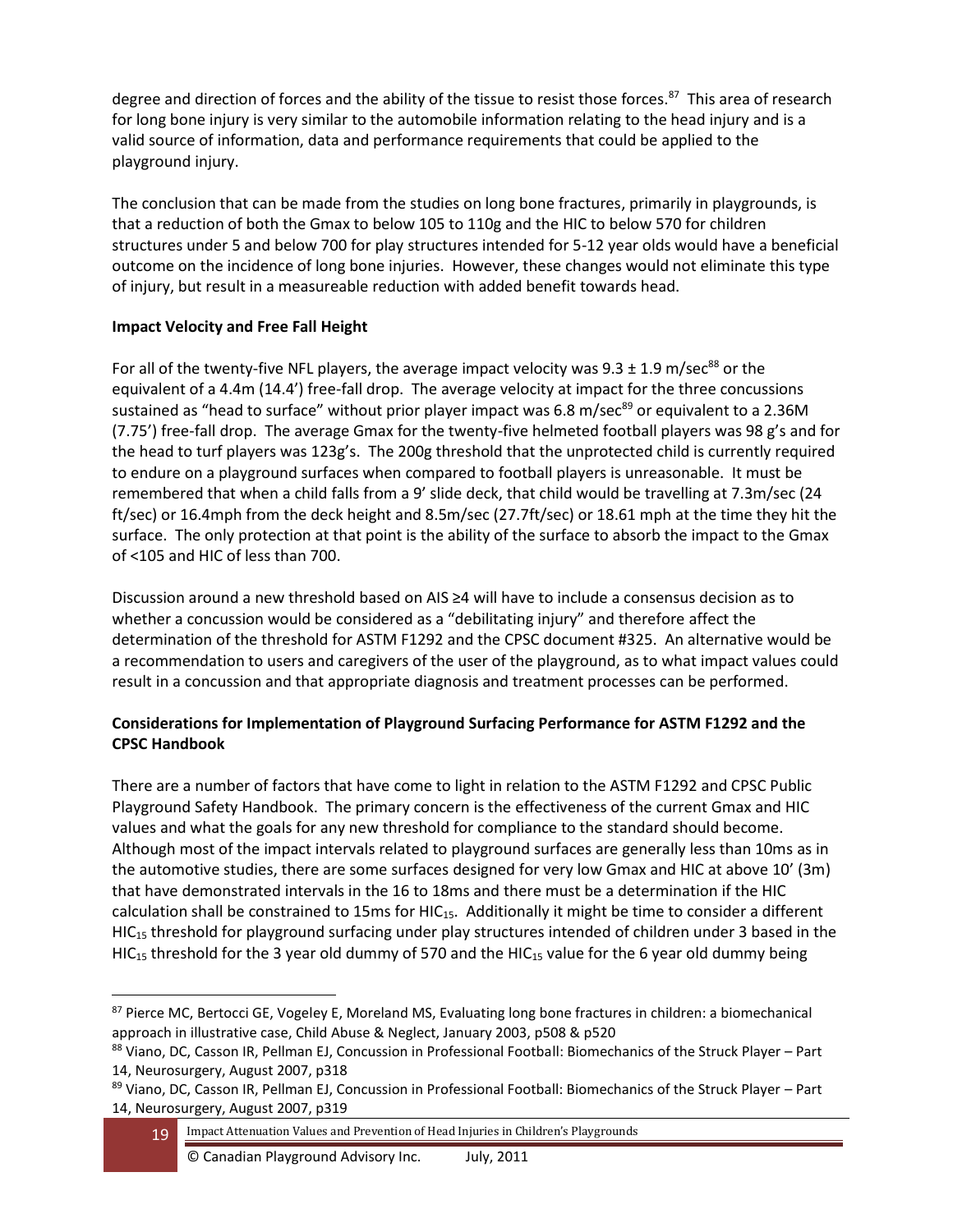700. For the Gmax there is injury data to support a reduction as a minimum to 125g. The separation of impact attenuation values by age group would be consistent with both ASTM F1487 and the CPSC as age and anthropological differences are use as rationale factors that determine technical requirements for play structures aimed at each group.

#### **Implications for playgrounds, owner/operators, manufactures and installers**

Currently there are a number of laws and mandates in Canada and the United States that reference compliance to ASTM F1292 for the installed playground surface. Many of these such as the 2010 American with Disabilities Act Accessibility Standards reference the ASTM F1292 by specific revision date<sup>90</sup> and this would not affect current playgrounds and a surface complying with the new thresholds would automatically comply with the mandated document. This would be the same in Canada, where in 2007, the CSA Z614 raised the fall height for play structures with platforms to the height above the platform of the minimum barrier<sup>91</sup> and specifically stated that the surface testing was to take place to the standard of the day it was installed<sup>92</sup>.

It is important to review the financial impact and availability of products related to the acceptance of the recommended changes in Gmax and HIC. Currently products such as engineered wood fibre, loose rubber nuggets, mulch and crumb, some specific sands and gravels when installed and maintained to their appropriate depth will at not or very little additional cost meet the new requirements. A review of many of the websites for these types of products indicate significantly better performance than the existing thresholds from heights that are significantly higher than the fall heights of most playground equipment at 8' to 10' (2.4 to 3M). As a result the change should not be an economic burden on the suppliers of these products or their purchasers. As always, there will continue to be a requirement to maintain the depth, cleanliness and performance of the surface to the standard over the life of the playground. For owner/operators currently budgeting and providing this maintenance, there will not be a new financial impact on their facilities. It is however recognized that the reality of playgrounds is that playground surfacing is not installed or maintained to an adequate level. This was confirmed by the Consumer Federation of America in 2002 when 75% of playgrounds reviewed were not adequate and this was an improvement over their review in 2000 when it was found that 80% were inadequate.<sup>93</sup>

The greatest problem for products with relation to the new thresholds will be the unitary or synthetic surfacing systems that have traditionally been used in playgrounds. A review of numerous surfacing manufacturers' websites for products supplied around the world, these products are manufactured and "rated" to provide a specific critical height, which is then closely matched to the maximum fall height of the play structures. Most manufacturer/supplier/installers offer a variety to critical height products to be matched to fall heights as lower and higher play structures are installed. There is an increasing cost to the end user of these products directly related to increase in thickness of the product and critical height. As a result the cost of synthetic surfacing under a playground will be affected by the required critical height of the surfacing. Although each surface system will have variations, the effect would be to take a surface with a current F1292 critical height and match it to a 30 to 40% lower fall height.

 $90$  U.S. Department of Justice, 2010 ADA Standards, September 15, 2010, page 10

<sup>91</sup> CSA Z614-07, Children's Playspace and Equipment, Canadian Standards Association, 2007, p48

 $92$  CSA Z614-07, Children's Playspace and Equipment, Canadian Standards Association, 2007, p15

<sup>93</sup> Weintraub R, Cassady A, Playing It Safe: The Sixth Nationwide Safety Survey of Public Playgrounds, the Consumer Association of America, June 2002, P1

<sup>20</sup> Impact Attenuation Values and Prevention of Head Injuries in Children's Playgrounds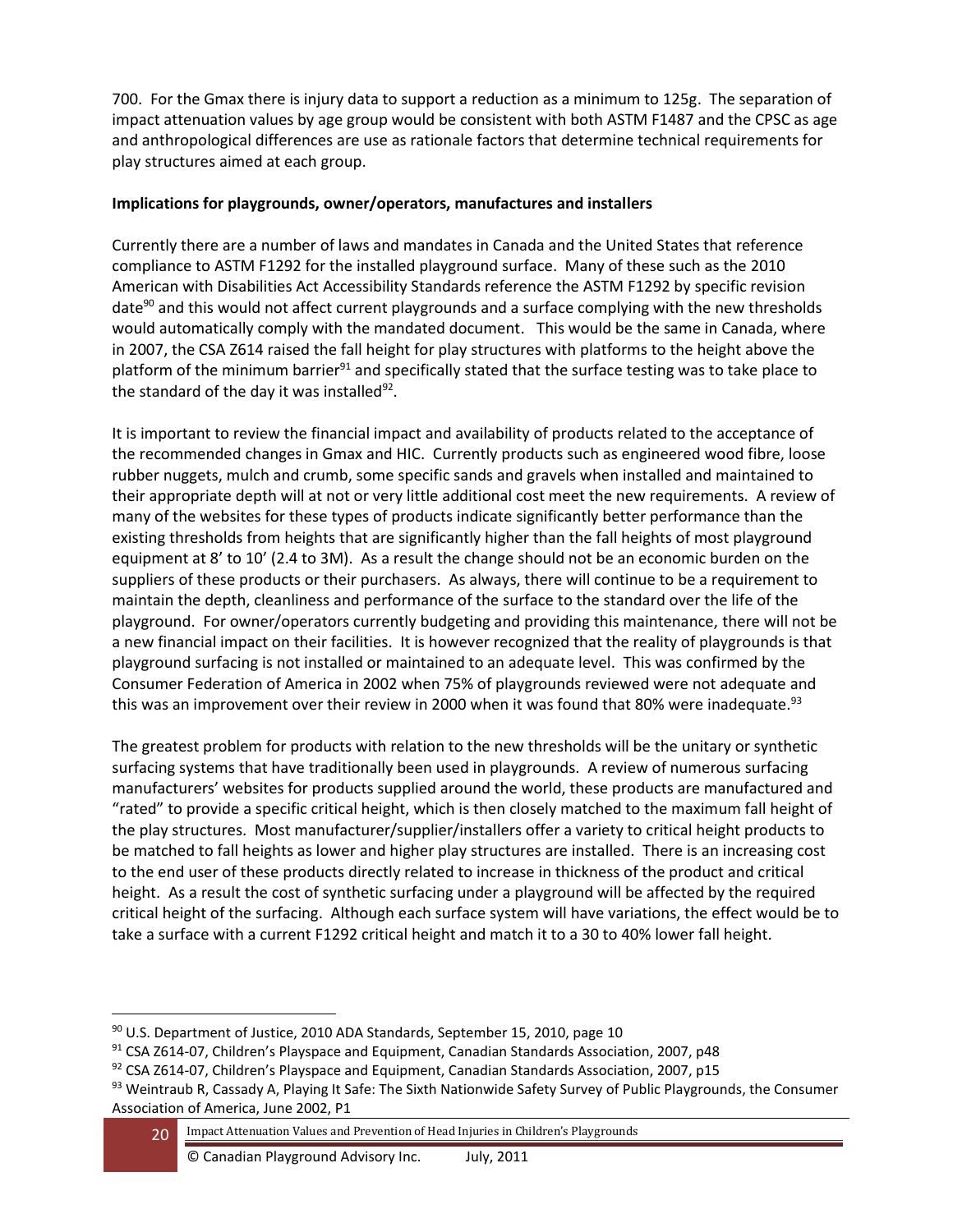Synthetics in playgrounds have been either rubber tiles or poured-in-place surfaces. The tiles or mats are the combination of rubber granules or crumb bonded with a polyurethane binder in ambient conditions or inside a mould and pressed. These mats typically appear to be a sheet of rubber over legs or stanchions and the impact attenuation is based on the ability of the upper rubber sheet to compress and flex and the legs to compress as force is applied. Tiles are almost always manufactured in a factory and transported to the playground for installation. Poured-in-place on the other hand involves the mixing of the rubber crumb and/or shreds with a polyurethane binder and placing it in multiple layers in the playground. Detailed information with regard to the poured-in-place surfacing can be found in ASTM F2479, Standard Guide for Specification, Purchase, Installation, and Maintenance of Poured-In-Place Playground Surfacing.<sup>94</sup> Generally, the impact attenuation of these surfaces is achieved through the ability of the wear course or top mat, to indent and bend and the ability of the cushion layer to allow the upper layer to penetrate under load.

As with everything, innovation has brought new synthetic surface systems to the playground. Many of these have been developed to provide critical heights in excess of the traditional playground fall heights. Some of these systems are combinations of artificial turf, rubber matting, and PVC or other sheet type materials that can be applied in multiple layers. Since these systems have been designed for both long term compliance to ASMF1292 and the ADA standard, it is likely that improved critical height technology has been built into the new design. An example of this would the Liberty Tire SMARTE product that is generally 4" in thickness with the results for the ASTMS F1292 laboratory testing shown in table 4.

| Product           | Drop height | Gmax | <b>HIC</b> |
|-------------------|-------------|------|------------|
| <b>LTR Smarte</b> | $8'$ (2.4M) | 55   | 226        |
| <b>LTR Smarte</b> | 12' (3.65M) | 79   | 372        |
| <b>LTR Smarte</b> | 14' (4.25M) | 94   | 517        |
| <b>LTR Smarte</b> | 15' (4.57M) | 98   | 625        |
| <b>LRT Smarte</b> | 17' (5.2M)  | 97   | 672        |

Table 4. Liberty Tire Recycling SMARTE ASTM F1292 test result.<sup>95</sup>

Some existing materials and new surface products on the market have a demonstrated capability of meeting the new performance requirements. Clearly the proposed changes to ASTM F1292 for Gmax and HIC can only benefit the reduction of risk of severe injuries due to falls to the playground, thereby improving opportunities for play while minimizing risk of injury. When considering the cost to the child of a life altering injury or the cost of rehabilitation or the cost to an already over-burdened healthcare system, the benefits resulting from making these changes should not be overlooked. These changes will also have the effect of allowing designers to design while truly protecting children from unforeseen fall hazards in the playground environment and allowing children to experience greater challenges in the playground.

Acknowledgements

<sup>94</sup> ASTM, ASTM F2479-07, Standard Guide for Specification, Purchase, Installation and Maintenance of Poured-In-Place Playground Surfacing, 2007

<sup>95</sup> IPEMA Surfacing Material Reports F1202 TUV SUD America Inc., reports QI1101998, QI1008015, QI1005055

<sup>21</sup> Impact Attenuation Values and Prevention of Head Injuries in Children's Playgrounds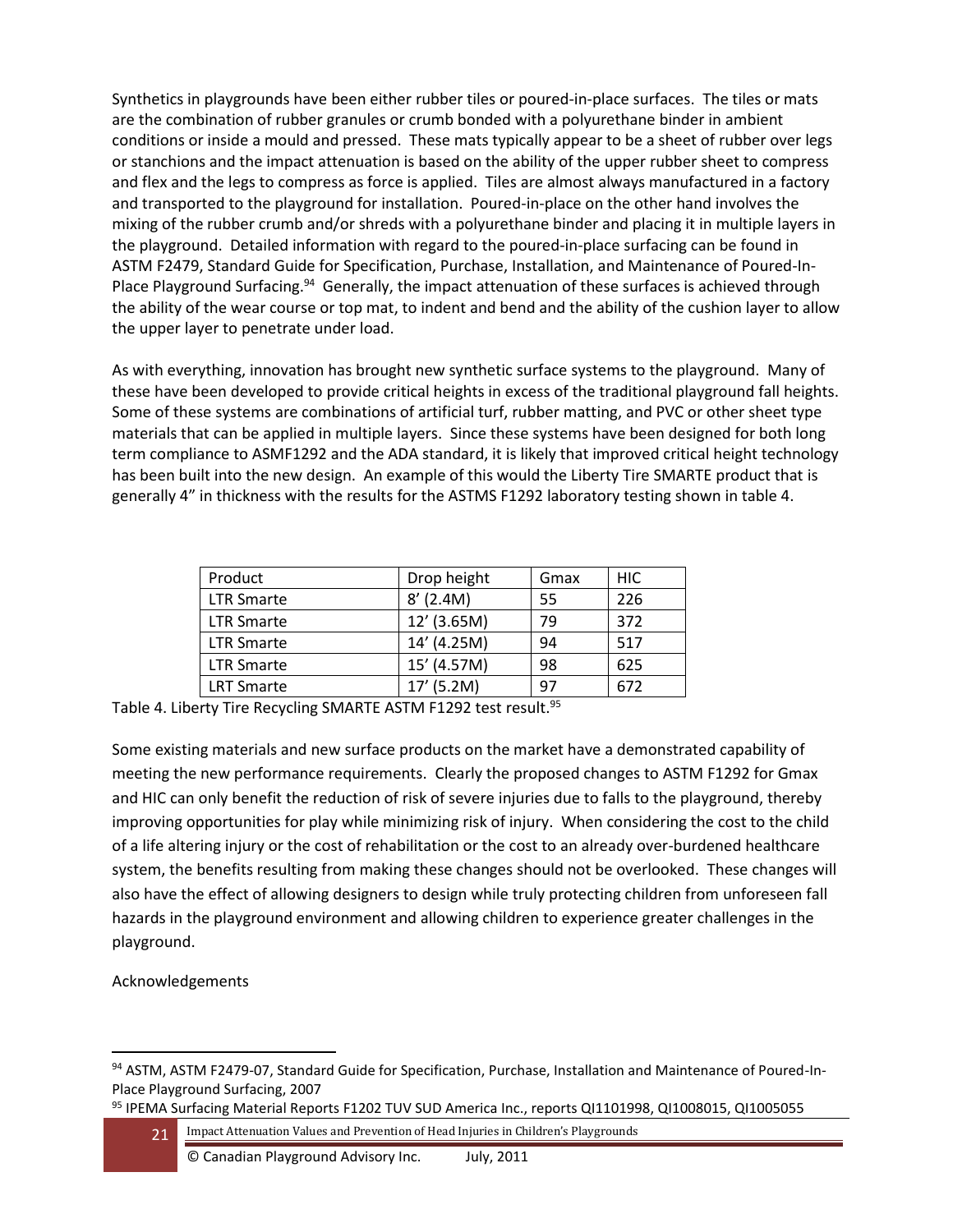The author would like to thank the following persons for the assistance in the preparation of this document, Henry Helps, Jennifer K Skulski, Elaine Sherman, Kenneth S. Kutska, and Thomas M. Kalousek. It is believed that their dedication to the advancement of play within the context of injury prevention has made this a better paper and should result is a broader discussion and move to adoption of the recommended changes.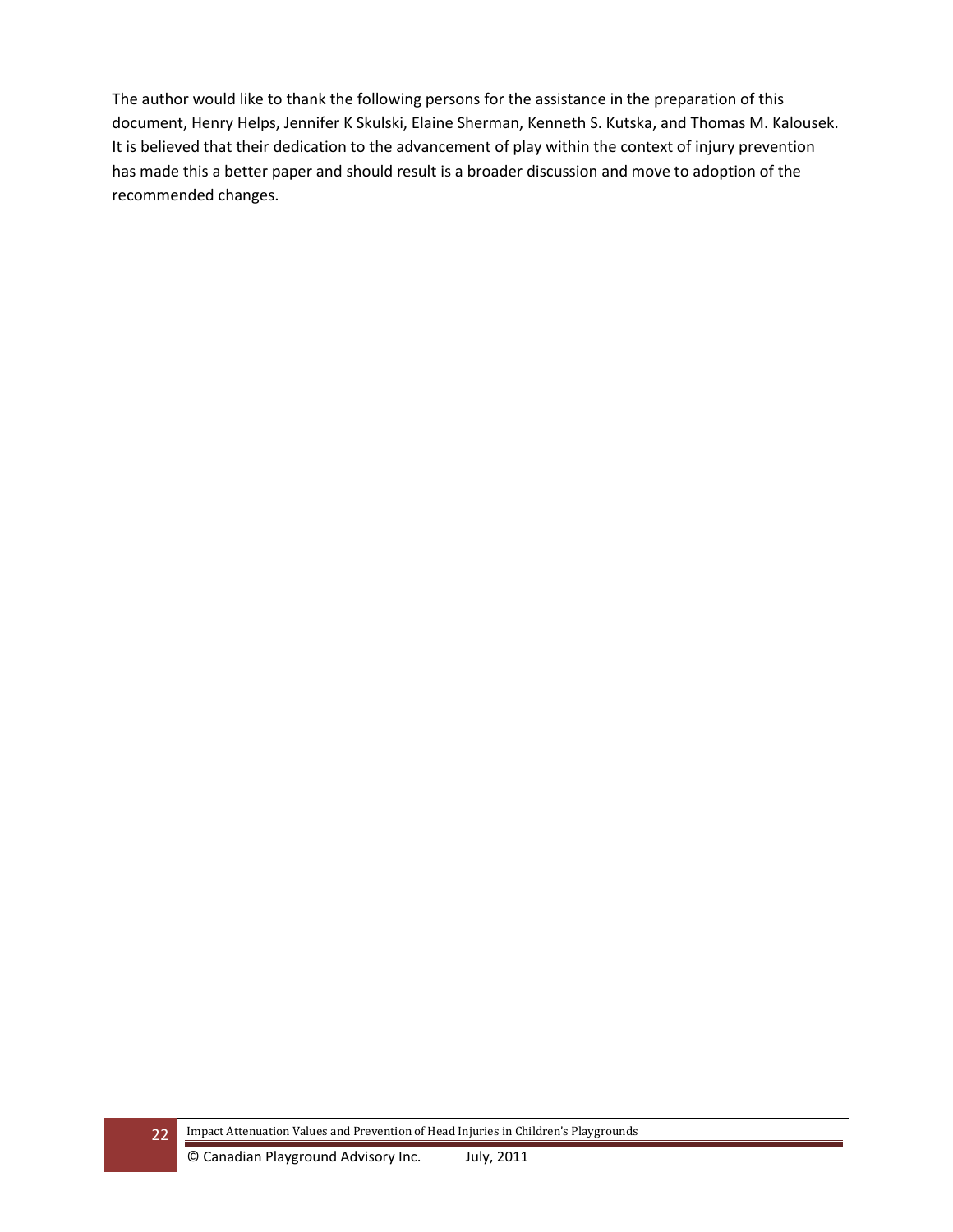## **Referenced Standards**

- ASTM F355 Standard Test Method for Impact Attenuation of Playing Surface Systems and Materials, ASTM International, West Conshohocken, PA, USA, 1995, 2001, 2010
- ASTM F1292, Standard Specification for Impact Attenuation of Surfacing Materials Within the Use Zone of Playground Equipment, ASTM International, West Conshohocken, PA, USA, 1991, 1993, 1999, 2004, 2009
- ASTM F1487, Standard Consumer Safety Performance Specification for Playground Equipment for Public Use, ASTM International, West Conshohocken, PA, USA, 2001, 2005, 2007
- ASTM F1936, Standard Specification for Impact Attenuation of Turf Playing Systems as Measured in the Field, ASTM International, West Conshohocken, PA, USA, 1998, 2007, 2010
- ASTM F1951, Standard Specification for Determination of Accessibility of Surface Systems Under and Around Playground Equipment, ASTM International, West Conshohocken, PA, USA, 1999
- ASTM F2223, Standard Guide for ASTM Standards on Playground Surfacing, ASTM International, West Conshohocken, PA, USA, 2003, 2009, 2010
- ASTM F2479, Standard Guide for Specification, Purchase, Installation and Maintenance of Poured-In-Place Playground Surfacing, ASTM International, West Conshohocken, PA, USA, 2007, 2010
- CSA Z614, Children's playspaces and equipment, Canadian Standards Association, Mississauga, ON, Canada, 1991, 1998, 2003, 2007
- En1177, Impact attenuating playground surfacing Determination of critical fall height, European Committee for Standardization, Brussels, Belgium, 1997, 2008

# **Bibliography**

- BE, Bowers. "Biaomechanical evaluation of injury severity associated with patient fall from bed." *University of South Florida, Scholar Commons*, 2005: i-97.
- Beckwith JG, Chu JJ, Crisco JJ, McAllister TW, Duma SM, Brolinson PG, Greenwald RM. *Severity of Head Impacts Resulting in Mild Traumatic Brain Injury.* American Society of Biomechanics, 2001.
- Bertocci GE, Pierce MC, Deemer E, Aguel F, Janosky JE, Vogeley E. "Influence of fall height and impact surface on biomechanics of feet-first free falls in children." *Injury*, Feb., 2003: 417-424.
- Bertocci GE, Pierce MC, Deemer E, Aguel F, Janosky JE, Vogeley E. "Using Test Dummy Experiments to Investigate Pediatric Injury Risk in Simulated Short-Distance Falls." *Arch Pediatr Adolesc Med*, 2003: 480-486.
- BG, McHenry. "Head Injury Criterion and the ATB." *ATB User's Group.* McHenry Sofware, Inc., 2004. 3-8.
- Centers for Disease Control and Prevention. "Injury Prevention & Control: Home and Recreational Safety." *CDC.* 1 19, 2009. http://www.cdc.gov/HomeandRecreationalSafety/Playground-Injuries/playgroundinjuriesfactsheet.htm (accessed 3 2, 2011).
- —. *www.cdc.gov/TraumaticBrainInjury/causes.html.* 7 13, 2011. www.cdc.gov/TraumaticBrainInjury/causes.html (accessed 7 13, 2011).
- Chan P, Lu Z, Rigby P, Takhounts E, Shang J, Yoganandan N, Pintar F. "Development of a Generalizes Linear Skull Fracture Criterion." *Innovation*, 2010: 241-251.
- Collins MW, Lovell, Iverson GL, Cantu R, Maroon J, Field M. "Cumulative Effects of Concussion in High School Athletes." *Neurosurgery*, 2002: 1175-1181.
- Copes WS, Sacco WJ, Champion HR, Bain LW. "Trauma scoring Abbreviated Injury Scale." *Trauma.org.* 5 29, 2001. http://www.trauma.org/index.php/main/article/510/ (accessed 7 9, 2011).
	- 23 Impact Attenuation Values and Prevention of Head Injuries in Children's Playgrounds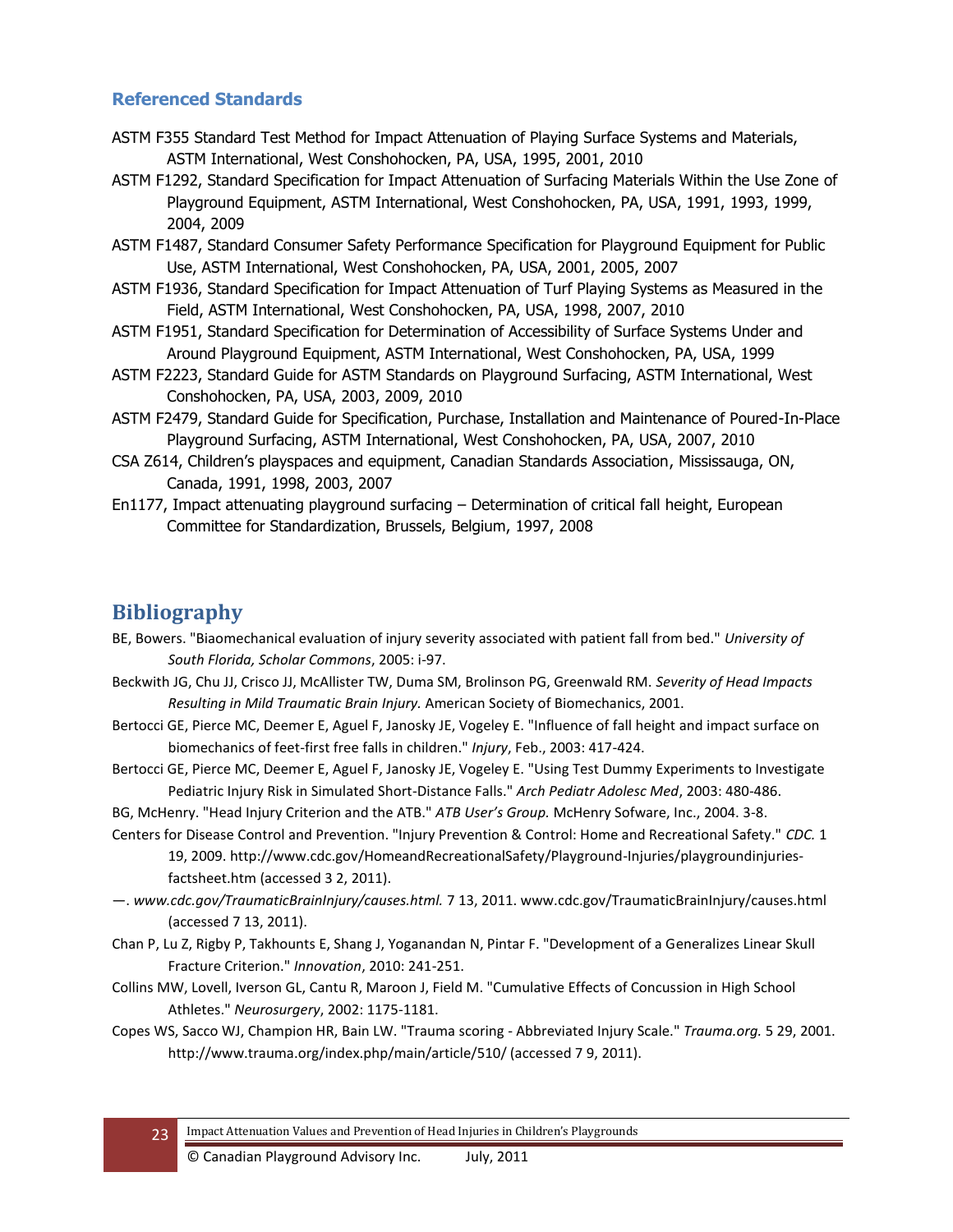- Cory CZ, Jones MD, James DS, Leadbeatter S, Nokes LDM. "The potential and limitations of utilizing head impact injury models to assess the liklihood of significant head injury in infants after a fall." *Forensic Science International*, 2001: 89-106.
- Cozy CZ, Jones MD. "Development of a simulation system for performing in situ tests to assess the potential severity of head impact from alleged childhood short falls." *Forensic Science International*, 2006: 1-13.
- DeMatteo CA, Hanna SE, Mahoney WJ, Hollenberg RD, Scott LA, Law MC, Newman A, Lin CA, Xu L. "My Child Doesn't Have a Brain INjury, He Only has a Concussion." *Pediatrics*, January 2010: 327-334.
- E, Kuwana. "Long-Term Effect of Consussion in Football Players." *Neuroscience for Kids - Faculty of Life Science, NYMU*, May 18, 2004: 1-3.
- Eppinge R, Sun E, Bandak F, Haffner M, Khaewpong N, Maltese M. *Development of Improved Injury Criteria for the Advancement of Automotive Restraint Systems – II.* Washington: National Transportation Traffic Safety Administration, 1999.
- Eppinger R, Sun E, Kuppa S. *Supplement: Development of Improved Injury Criteria for the Advancement of Automotive Restraint Systems – II.* Washington: National Transportation Traffic Safety Administration, 2000.
- Fiissel D, Pattison G, Howard A. "Severity of playground fractures: playground equipment versus standing fall heights." *Injury Prevention*, 2005: 337-339.
- Gilchrist J, Thomas KE, Wald M, Langlois J,. "Nonfatal Traumatic Brain Injuries from Sports and Recreation Activities --- United States, 2001 –2005." *MMWR Weekly, Center for Disease Control*, July 27, 2007: 733-737.
- Gioia GA, Isquith PK, Schneider JC, Vaughan CG. "New Approaches to Assessment and Monitoring of Concussion in Children, Topics in Language Disorders." *Lippincott Williams & Wilkins*, July-September 2009: 266-281.
- Gotsch K, Annest JL, Holmgreen P. "Nonfatal Sports- and Recreation-Related Injuries Treated in Emergency Departments --- United States, July 2000 – June 2001." *MMWR Weely, Center for Disease Control*, August 23, 2002: 736-740.
- Green WM, O'Connor HM. "HealthLinkBC." *Head Injury, Age 4 and Older.* 8 28, 2009. http://www.healthlinkbc.ca/kb/content/symptom/hdinj.html (accessed 01 28, 2011).
- Greenwald RM, Gwin JT, Chu JJ, Crisco JJ. "Head Impact Severity Measures for Evaluating Mild Tramautic Brain Injury Risk Exposure." *Neurosurgery*, April 2008: 789-797.
- Guskiewica KM, Mihalik JP. "Biomechanics of Sport Concussion: Wuest for the Elusive Injury Threshold." *Exercise and Sports Sciences Reviews*, 2010: 4-11.
- Haddadin S, Albu-Schaffer A, Hirzinger G. "Safety Analysis for a Human-Friendly Manipulator." *Springer Science & Business Media*, 2010: 235-252.
- Halstead ME, Walter KD and the Council on Sports Medicine and Fitness. "Clinical Report Sport –Related Concussion in Children and Adolescents, Pediatrics." *Pediatrics, The American Academy of Pediatrics*, August 30,2010: 597-615.
- Hardy WN, Jason MJ, Foster CD, Shah CS, Kopacz JM, Yang, KH, King AI. "A Study of the Response of the Human Cadaver Head to Impact." *HIHPA Author Manuscripts*, 2007: 17-80.
- Healthy Actibve Living Committee. "Identification and management of children with sport-related concussion." *Canadian Paediatric Society (CPS), Paediatr Child Health*, 2006: 420-428.
- Heller MF, George J, Yamaguchi GY, McGowan JC, Prange MT. "Linear Head Accelerations Resulting from Short Falls onto the Occiput in Children." *Meeting of the American Society of Biomechanics.* University Park, PA: Exponent Failure Analysis Associates, 2009. 1-2.
- Himmelsbach JA, Shorten MR. *Playground surfacing and playground injuries.* Portland OR: Biomechanica LLC, 2003.
- HJ, Mertz. "Injury Risk Assessment Based on Dummy Response." In *Accidental Injury*, by Nauham and Melvin 2nd Edition, 89-102. Springer, 2002.
- Igou S. "How Can the Brain be Injured." *Braininjury.com, Montana Publishing*, 2011.
	- 24 Impact Attenuation Values and Prevention of Head Injuries in Children's Playgrounds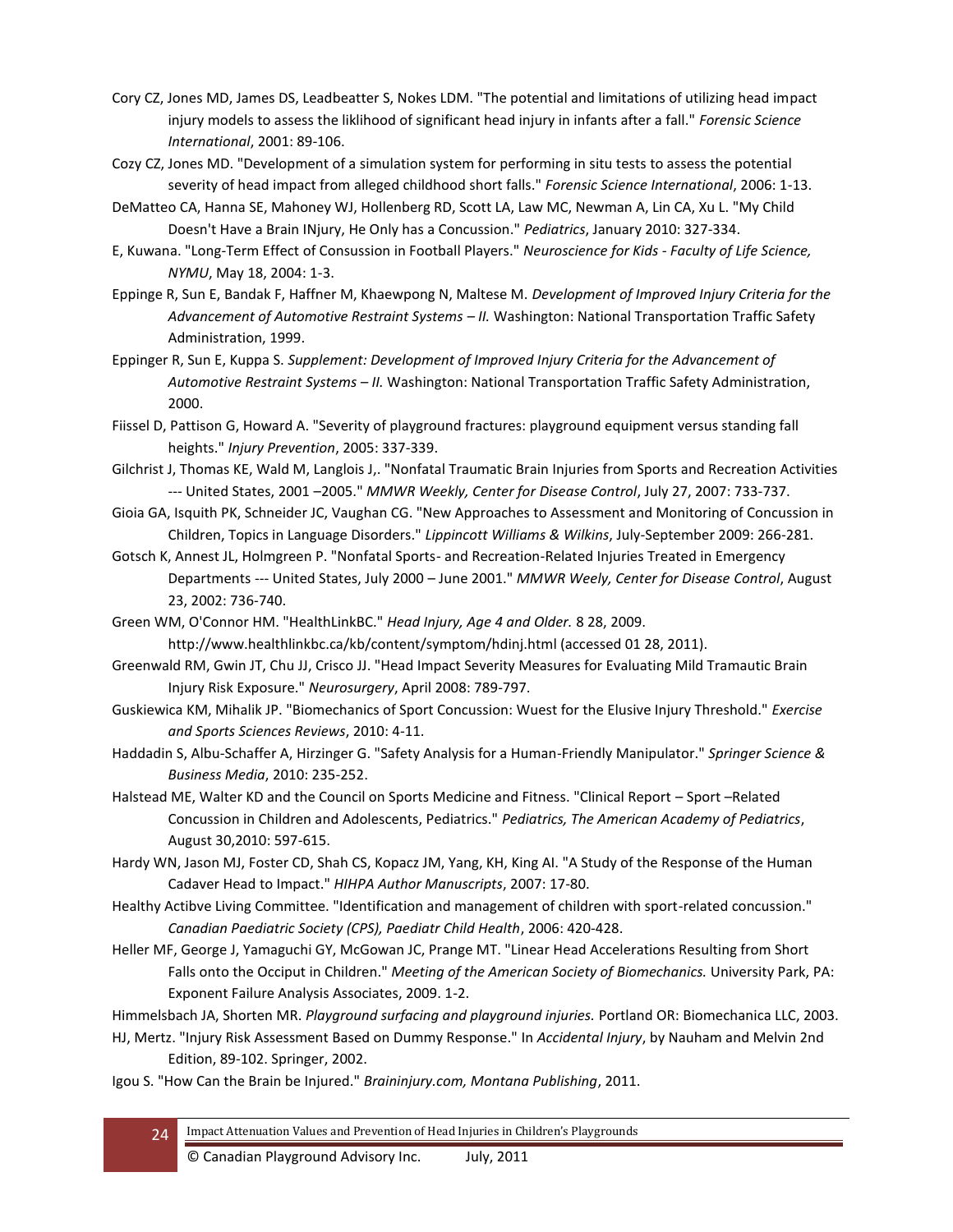- *IPEMA Surfacing Material Reports F1202 TUV SUD America Inc., reports QI1101998, QI1008015, QI1005055.* IPEMA, n.d.
- J. R. Funk, S.M. Duma, S. J. Manoogian, S. Rowson. "Biomechanical Risk Estimates for Mild Traumatic Brain Injury." *Association for the Advancement of Automotive Medicine.* 2007. 345-361.
- JG, Beckwith. "Severity of Head Impact Preceding Diagnosis of MTBI, Federal Interagency Conference on TBI." *Federal Interagency Conference on TBI.* Washington, 2011.
- JT, Finnoff. "Mayo Clnic." 3 2, 2010. http://www.mayoclinic.com/health/concussion-in-children/AN02059 (accessed 1 30, 2011).
- K, Nagy. *What Happen Inside a Child's Brain When Force Brings a Head and an Object to Meet.* 04 2001. www.ezinearticles.com (accessed 1 28, 2011).
- Kamarajan J, Rajagopalan R, Gupta V. "Effects of Multiple Impacts on Head Injury Criteria." *SAE International*, 1999: 1-6.
- M, Craig. "Medical Field Helping NFL to Learn About Concussions." *Birf.iinfo - Oakland Tribune*, 2005: 1-5.
- Manko, Susan. "New Research Findings Lead UPMC Sports Concussion Doctors to Caution High School Athletes on Premature Return to Play." *UPMC News Bureau*, August 18, 2003: 1-2.
- McLean AJ, Anderson RWG. "Biomechanics of Close Head Injuries." In *Head Injury*, by Bullock R Reilly P, 25-37. London: Chapman& Hall, 1997.
- Medical Military Medicine. *Abbreviated Injury Scale (AIS) and Injury Severity Score (ISS).* Houston: Medal.org, 2010.
- Mertz HJ, Prasad P, Irwin AL. "Injury Risk Curves for Children and Adults in Frontal and Rear Collisions." *41st Stapp, SAE.* Orlando: SAE, 1997. 13-25.
- MR, Shorten. *Equivalence of ASTM F355-C and the Triax/G Test Methods.* Portland OR: Biomechanic LLC, n.d.
- —. "Sports Surfaces and Injury: The Missing Link." *Starss Conference: 17th & 18th of September, 2007.* Loughborough University: Science, Technology and Research into Sport Surfaces, 2007. 1-20.
- National Highway Traffic Safety Administration. *Proposed Dummies, Injury Criteria, and Other Changes.* Washington: NHTSA, 2000.
- National Recreation and Park Assciation. *NRPA.org.* 2011. www.nrpa.org (accessed 7 7, 2011).
- Office Environmental Health Hazard Assessment. *Evaluation of Health Effect of Recycled Waste Tires in Playground and Track Products.* Sacramento: Integrated Waste Management Board, 2007.
- Ogilvie M, The Brain, Why a Blow to the head is a big deal, The Toronto Star, April 9, 2011.
- Ono K, Kikuchi A, Nakamura M, Kobayashi H, Nakmura N. "Human Head Tolerance to Sagittal Impact Reliable Estimation Deduced from Experimental Head Inijury Using Subhuman Primates and Human Cadaver Skulls." *24th Stapp Car Crash Conference.* Troy, Michigan: The Society of Automotive Engineers, 1980. 104-159.
- Pediatrics for Parents, Inc. "findarticles.com." *www.findarticles.com.* 4 2001. http://findarticles.com/p/articles/mi\_m0816/is\_4\_19/ai\_75277412/?tag=content;col1 (accessed 1 28, 11).
- Pellman EJ, Lovell MR, Viano DC, Casson IR. "Concussion in Professional Football: Recovery of NFL and High School Athletes Assessed by Compouterized Neuropsychological." *Neurosurgery*, February 2006: 263-274.
- Pellman EJ, Viano DC, Tucker AM, Casson IR, Waeckerle JF. "Concussion in professional football Recontruction of game impact and injuries." *Neurosurgery*, 2003: 799-814.
- Pierce MC, Bertocci GE, Vogeley E, Moreland MS. "Evaluating long bone fractures in children: a biomechanical approach in illustrative case." *Child Abuse & Neglect*, 2003: 508-520.
- Pitts, Jonathan. *Signs of Concussions in Children.* 01 28, 2011. www.healthguidance.org (accessed 01 28, 2011).
- Rowson S, Brolinson G, Goforth M, Dietter D, Duma S. "Linear and Angular Head Acceleration Measurements in Collegiate Footbal." *ASME*, 2009: 061016-1 to 7.
- Ryan LM, Teach SJ, Searcy K, Singer A, Wood R, Wright JL, Chamberlain, JM. "Epidemiology of Pediatric Forearm Fractures in Washington, DC,." *Journal of Trauma-Injury Infection & Critical Care*, 2010: S200-S205.
	- 25 Impact Attenuation Values and Prevention of Head Injuries in Children's Playgrounds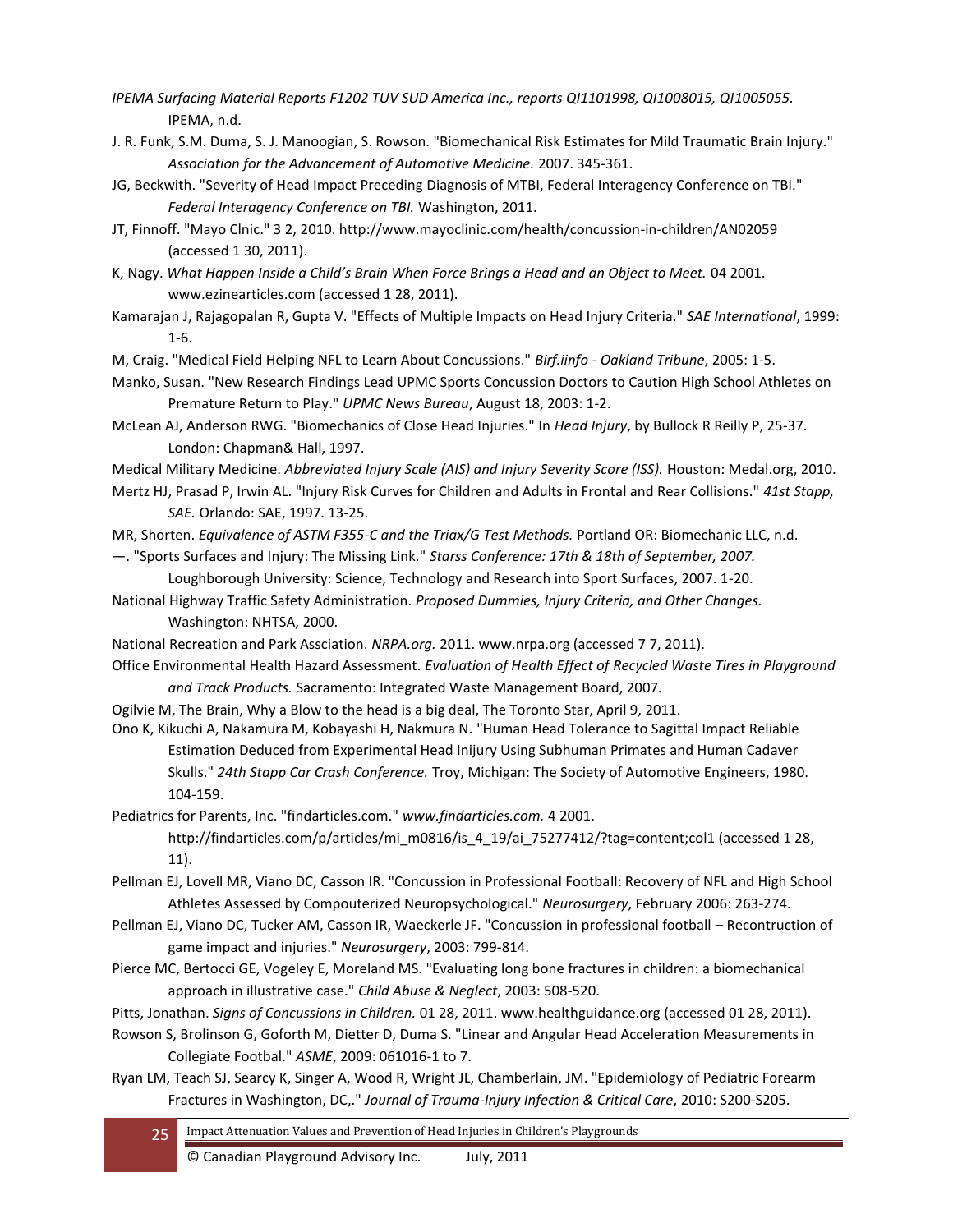- S, Kleiven. "Finite Element Modeling of the Human Head." *Department of Aeronautics, Royal Institute of Technology*, 2002: 1-49.
- S, Manko. "NFL Players Show More Rapid Recovery from Concussions than High School Players." *University of Pittsburgh Medical Center, UPMC News Bureau*, 2006: 1-2.
- S. Laforest, Y Robitaille, D Lesage, D Droval. "Surface characteristics, equipment height and the occurrence and severity of playground injuries." *Injury Prevention*, 2001: 35-40.
- Safe Kids Canada. *Child & Youth Unitentional Injury: 10 Years in Review 1994-2003.* Toronto: Safe Kids Canada, Undated 2007.
- Sexton MJ, O'Connor HM. "Head Injury, Age 3 and Younger." *HealthLinkBC.* 5 28, 2010. http://www.healthlinkbc.ca/kb/content/symptom/head3.html (accessed 1 28, 2011).
- Sherker S, Ozanne-Smith J. "Are current playground safety standards adequate for preventing arm fractures." *MJA*, 2004: 562-565.
- Sherker S, Ozanne-Smith J, Rechnitzer G, Grzebieta R. "Out on a limb: risk factors for arm fractures in playground equipment falls." *Injury Prevention*, 2005: 120-124.
- Sherker S, Short A, Ozanne-Smith J. "The In situ preformance of playground surfacinig: implications for maintenance and injury prevention." *International Journal of Injury Control and Safety Promotion*, March 2005: 63-66.
- Shiffer RC. "ASTM F-1292 as tool for playground injury severity reductions." In *Head and Neck Injuries in Sports*, by Hoemer EF, 340-345. Philadelphia: ASTM, 1994.
- Shorten M, Phd. "Discuss impact Performance of Playground Surfaces on November 8." *Standardization News - ASTM*, November 2002.
- Shorten M, PhD, Himmelsbach JA. "Sports surfaces and the risk of traumatic brain injury." In *Sport Surfaced*, by Cole GK, Steanyshyn DJ Nigg BM, 49-69. Calgary: University of Calgary, 2003.
- Shorten MR, Himmelsbach JA. "Shock Attenuation of Sport Surfaces." *The Engineering of Sport IV: Proceedings of the 4th International Conference on The Engineering of Sport.* Kyoto: Blackwell Science, 2002. 1-7.

SP, Baker. "Trauma Scoring - Injury Severity Score." *Trauma.org.* 1974. http://www.trauma.org/archive/scores/iss.html (accessed 7 9, 2011).

- Stapp, Lt. Col. John. "Human Tolerance to Deceleration." *American Journal of Surgery, Volume 93*, April 1957: 734- 740.
- ThinkFirst-SportSmart Concussion Education and Awareness Committee. *Sport – Related Concussion: Guidelines for Parents and Caregivers.* 5 2010. www.thinkfirst.ca (accessed 6 2011).
- Tinsworth DK, McDonald JE,. *Special Study; Injuries and Deaths Associated with Children's Playground Equipment.* Washington: US CPSC, 2001.
- U.S. Department of Justice. *2010 ADA Standards.* Washington: U. S. Department of Justice, September 15, 2010. US CPSC. *Public Playground Handbook for Safety.* Washington: US CPSC, 1991.
- —. *Public Playground Handbook for Safety.* Washington: US CPSC, 1997.
- —. *Public Playground Safety Handbook.* Washington: US CPSC, 2011.
- Viano, DC, Casson IR, Pellman EJ. "oncussion in Professonal Football: Biomechanics of the Struck Player Part 14." *Neurosurgery*, 2007: 313-328.
- Weintraub R, Cassady A,. "Playing It Safe: The Sixth Nationwide Safety Survey of Public Playgrounds." *The Consumer Association of America*, 2002: 1-26.
- Whithnail C, Shewchenko N, Wonnacott M, Dvorak J, Delaney JS. "Effectiveness of Headgear in Football." *BJSM Online*, 2005: i40-i48.
- Zhang L, Yang KH, King AI. "A Proposed Injury Threshold for Mild Traumatic Brain Injury." *ASME*, 2004: 226-236.

26 Impact Attenuation Values and Prevention of Head Injuries in Children's Playgrounds